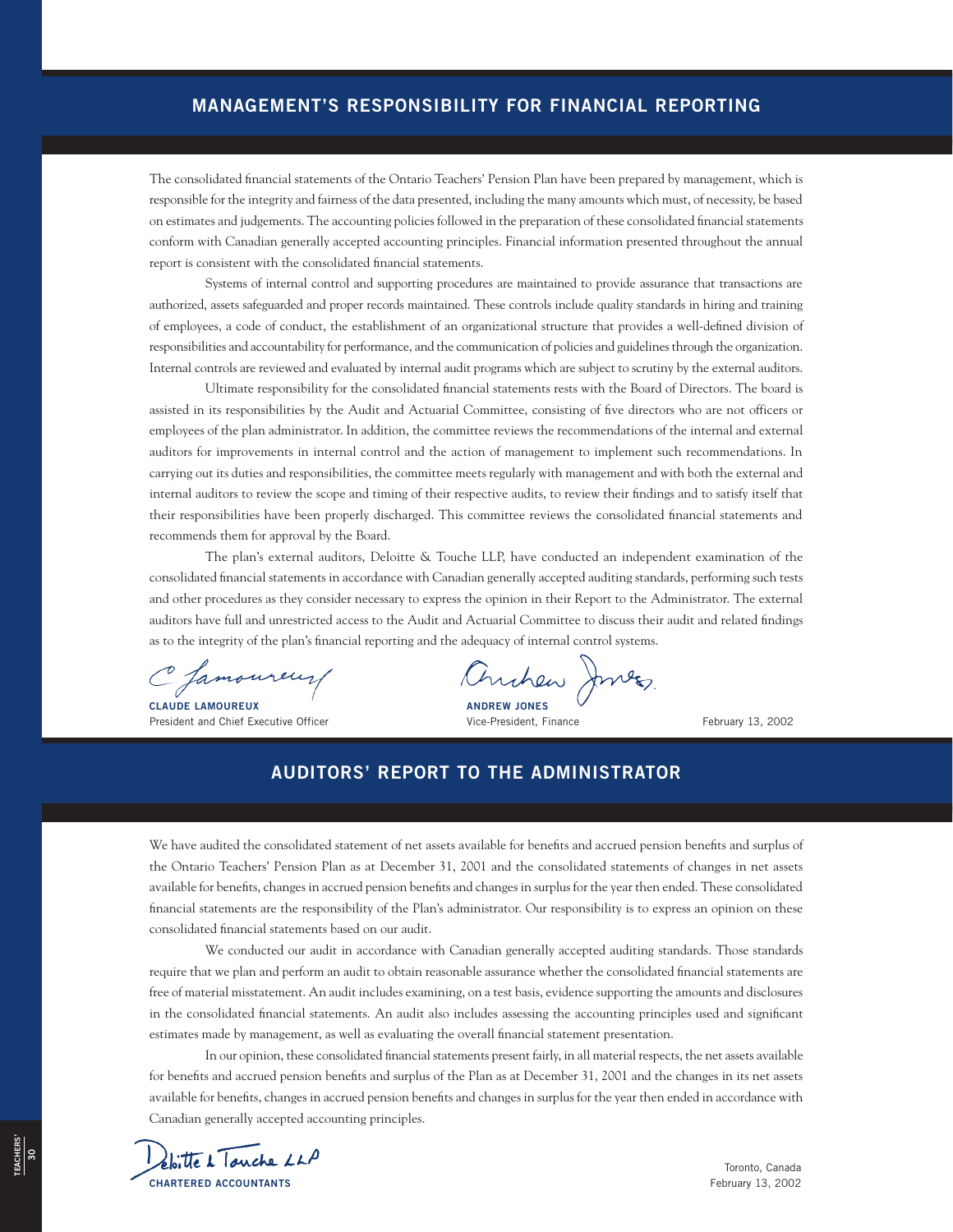## **ACTUARIES' OPINION**

William M. Mercer Limited was retained by the Ontario Teachers' Pension Plan Board (the "Board") to perform an actuarial valuation of the assets and the going concern liabilities of the Ontario Teachers' Pension Plan (the "Plan") as at December 31, 2001, for inclusion in the Plan's financial statements. As part of the valuation, we examined the Plan's recent experience with respect to the non-economic assumptions and presented our findings to the Board.

The valuation of the Plan's actuarial liabilities was based on:

- membership data provided by the Ontario Teachers' Pension Plan Board as at December 31, 2000;
- methods prescribed by the Canadian Institute of Chartered Accountants for pension plan financial statements;
- real and nominal interest rates on long-term Canada bonds at the end of 2001;
- assumptions about future events (for example, future rates of inflation and future retirement rates) which have been communicated to us as the Board's best estimate of these events; and
- information obtained from The Ontario Ministry of Labour and published reports on negotiated wage settlements in the 2000/01 and 2001/02 school years.

The objective of the financial statements is to fairly present the financial position of the Plan on December 31, 2001 as a going concern. This is different from the statutory valuation (the actuarial valuation required by the *Teachers' Pension Act* and the *Pension Benefits Act (Ontario)*), which uses actuarial methods prescribed by the *Teachers' Pension Act* to establish a prudent level for future contributions.

While the actuarial assumptions used to estimate liabilities for the Plan's financial statements represent the Board's best estimate of future events and market conditions at the end of 2001, and while in our opinion these assumptions are reasonable, the Plan's future experience will inevitably differ, perhaps significantly, from the actuarial assumptions. Any differences between the actuarial assumptions and future experience will emerge as gains or losses in future valuations, and will affect the financial position of the Plan, and the contributions required to fund it, at that time.

We have tested the data for reasonableness and consistency, and we believe it to be sufficient and reliable for the purposes of the valuation. We also believe that the methods employed in the valuation and the assumptions are, in aggregate, appropriate for the purposes of the valuation. Our opinions have been given, and our valuation has been performed, in accordance with accepted actuarial practice.

29. Hounter

**LESTER J. WONG, F.C.I.A. MALCOLM P. HAMILTON, F.C.I.A.** February 13, 2002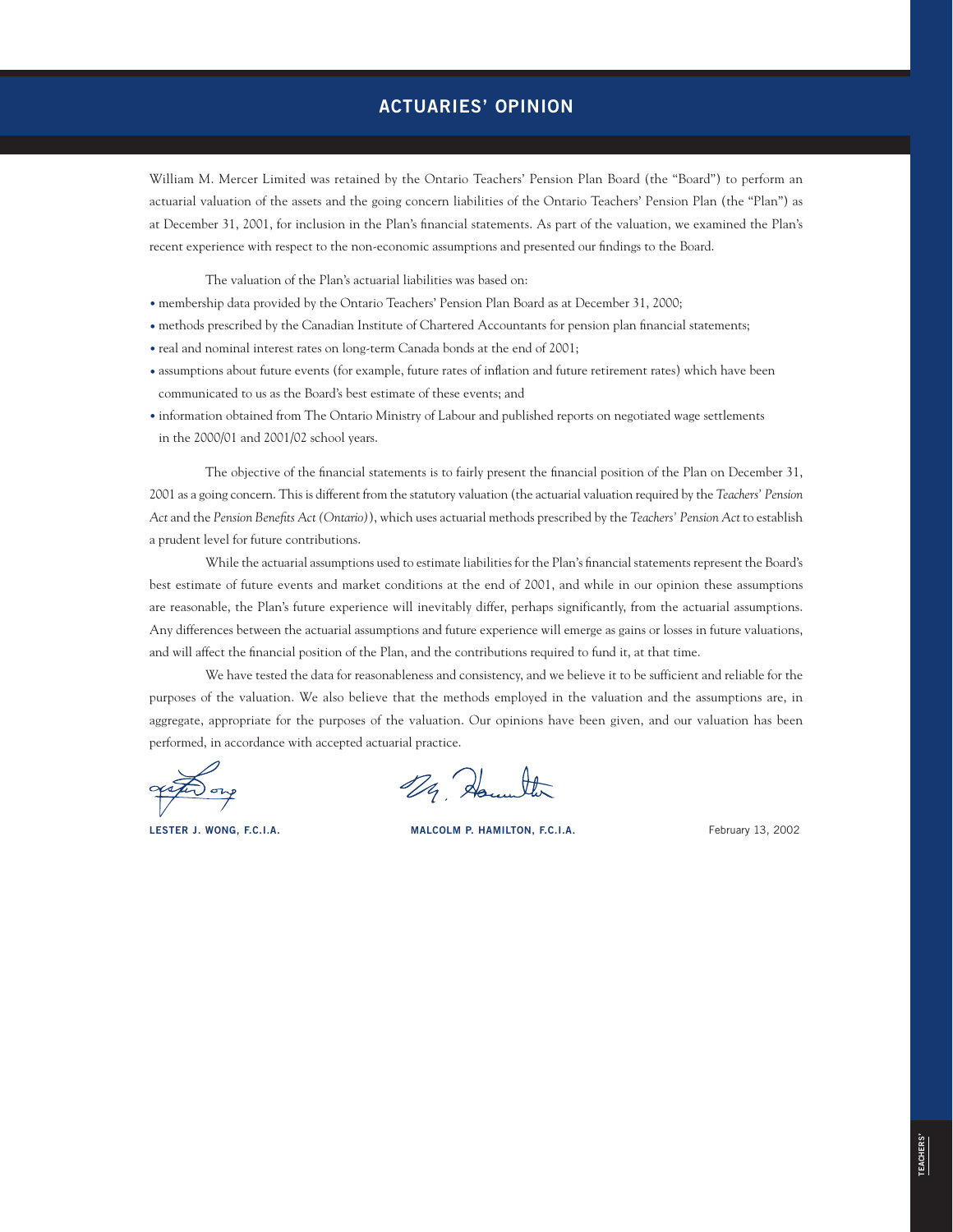## **CONSOLIDATED STATEMENT OF NET ASSETS AVAILABLE FOR BENEFITS AND ACCRUED PENSION BENEFITS AND SURPLUS**

|                                                           |          | as at December 31, 2001 |
|-----------------------------------------------------------|----------|-------------------------|
| (\$ millions)                                             | 2001     | 2000                    |
| <b>NET ASSETS AVAILABLE FOR BENEFITS</b><br><b>Assets</b> |          |                         |
| Investments (note 2)                                      | \$91,911 | \$85,117                |
| Receivable from the Province of Ontario (note 3)          | 1,280    | 1,251                   |
| Receivable from brokers                                   | 407      | 37                      |
| Cash                                                      | 54       | 40                      |
| Fixed assets                                              | 7        | 8                       |
|                                                           | 93,659   | 86,453                  |
| <b>Liabilities</b>                                        |          |                         |
| Investment-related liabilities (note 2a)                  | 23,791   | 13,074                  |
| Due to brokers                                            | 288      | 166                     |
| Accounts payable and accrued liabilities                  | 124      | 92                      |
|                                                           | 24,203   | 13,332                  |
| Net assets available for benefits                         | 69,456   | 73,121                  |
| Actuarial asset value adjustment (note 4)                 | 2,973    | (4, 341)                |
| Actuarial value of net assets available for benefits      | \$72,429 | \$68,780                |
| <b>ACCRUED PENSION BENEFITS AND SURPLUS</b>               |          |                         |
| Accrued pension benefits (note 5)                         | \$65,431 | \$58,556                |
| Surplus                                                   | 6,998    | 10,224                  |
| Accrued pension benefits and surplus                      | \$72,429 | \$68,780                |
|                                                           |          |                         |
| <b>ON BEHALF OF THE BOARD</b><br>Board Member<br>Chair    |          |                         |

# **CONSOLIDATED STATEMENT OF CHANGES IN NET ASSETS AVAILABLE FOR BENEFITS**

Í

|                                                                                                                                                          | for the year ended December 31, 2001 |                                      |  |
|----------------------------------------------------------------------------------------------------------------------------------------------------------|--------------------------------------|--------------------------------------|--|
| (\$ millions)                                                                                                                                            | 2001                                 | 2000                                 |  |
| Net assets available for benefits, beginning of year                                                                                                     | \$73,121                             | \$68,303                             |  |
| Investment operations<br>Investment (loss)/income (note 7)<br>Investment expenses (note 12a)                                                             | (1,739)<br>(123)                     | 6,211<br>(100)                       |  |
| Net investment operations                                                                                                                                | (1,862)                              | 6,111                                |  |
| <b>Member service operations</b><br>Contributions (note 10)<br>Benefits (note 11)<br>Member service expenses (note 12b)<br>Net member service operations | 1,312<br>(3,080)<br>(35)<br>(1,803)  | 1,281<br>(2, 541)<br>(33)<br>(1,293) |  |
| (Decrease)/increase in net assets                                                                                                                        | (3,665)                              | 4,818                                |  |
| \$69,456<br>Net assets available for benefits, end of year                                                                                               |                                      |                                      |  |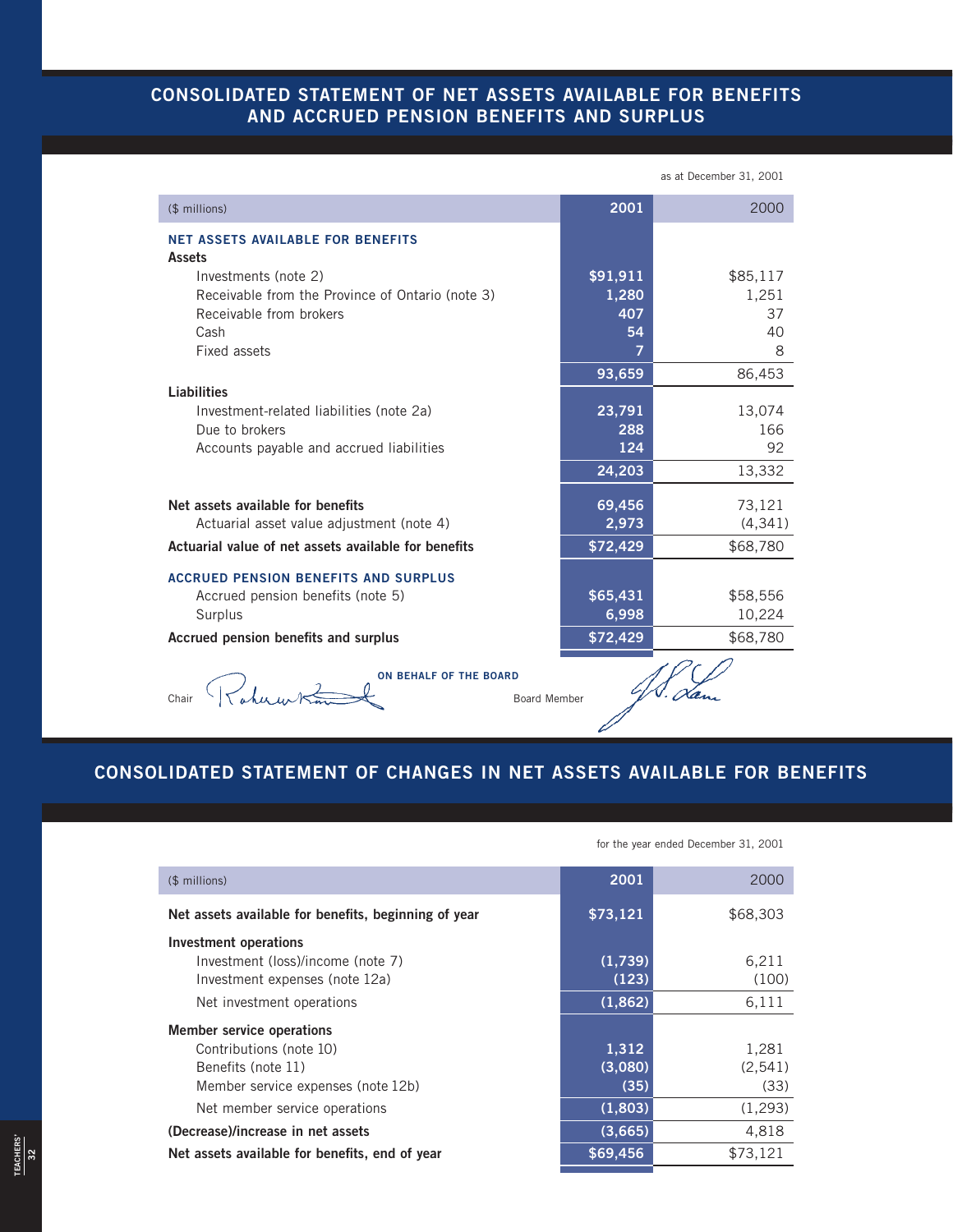# **CONSOLIDATED STATEMENT OF CHANGES IN ACCRUED PENSION BENEFITS**

|                                                                                                                                                | for the year ended December 31, 2001 |                         |  |
|------------------------------------------------------------------------------------------------------------------------------------------------|--------------------------------------|-------------------------|--|
| (\$ millions)                                                                                                                                  | 2001                                 | 2000                    |  |
| Accrued pension benefits, beginning of year                                                                                                    | \$58,556                             | \$52,105                |  |
| Increase in accrued pension benefits<br>Interest on accrued pension benefits<br>Benefits accrued<br>Changes in actuarial assumptions (note 5a) | 3,617<br>1,683<br>(641)              | 3,478<br>1,359<br>3,893 |  |
| Changes in plan provisions (note 5b)<br>Experience losses (note 5c)                                                                            | 4,692<br>604<br>9,955                | 262<br>8,992            |  |
| Decrease in accrued pension benefits<br>Benefits paid (note 11)                                                                                | 3,080                                | 2,541                   |  |
| 6,875<br>Net increase in accrued pension benefits                                                                                              |                                      | 6,451                   |  |
| Accrued pension benefits, end of year                                                                                                          | \$65,431                             | \$58,556                |  |

**CONSOLIDATED STATEMENT OF CHANGES IN SURPLUS** 

| (\$ millions)                                                       | 2001     | 2000     |
|---------------------------------------------------------------------|----------|----------|
| Surplus, beginning of year                                          | \$10,224 | \$7,882  |
| (Decrease)/increase in net assets available for benefits            | (3,665)  | 4,818    |
| Change in actuarial asset value adjustment (note 4)                 | 7,314    | 3,975    |
| Increase in actuarial value of net assets<br>available for benefits | 3,649    | 8,793    |
|                                                                     |          |          |
| Net (decrease)/increase in accrued pension benefits                 | (6, 875) | (6, 451) |
| Surplus, end of year                                                | 6,998    | \$10,224 |

for the year ended December 31, 2001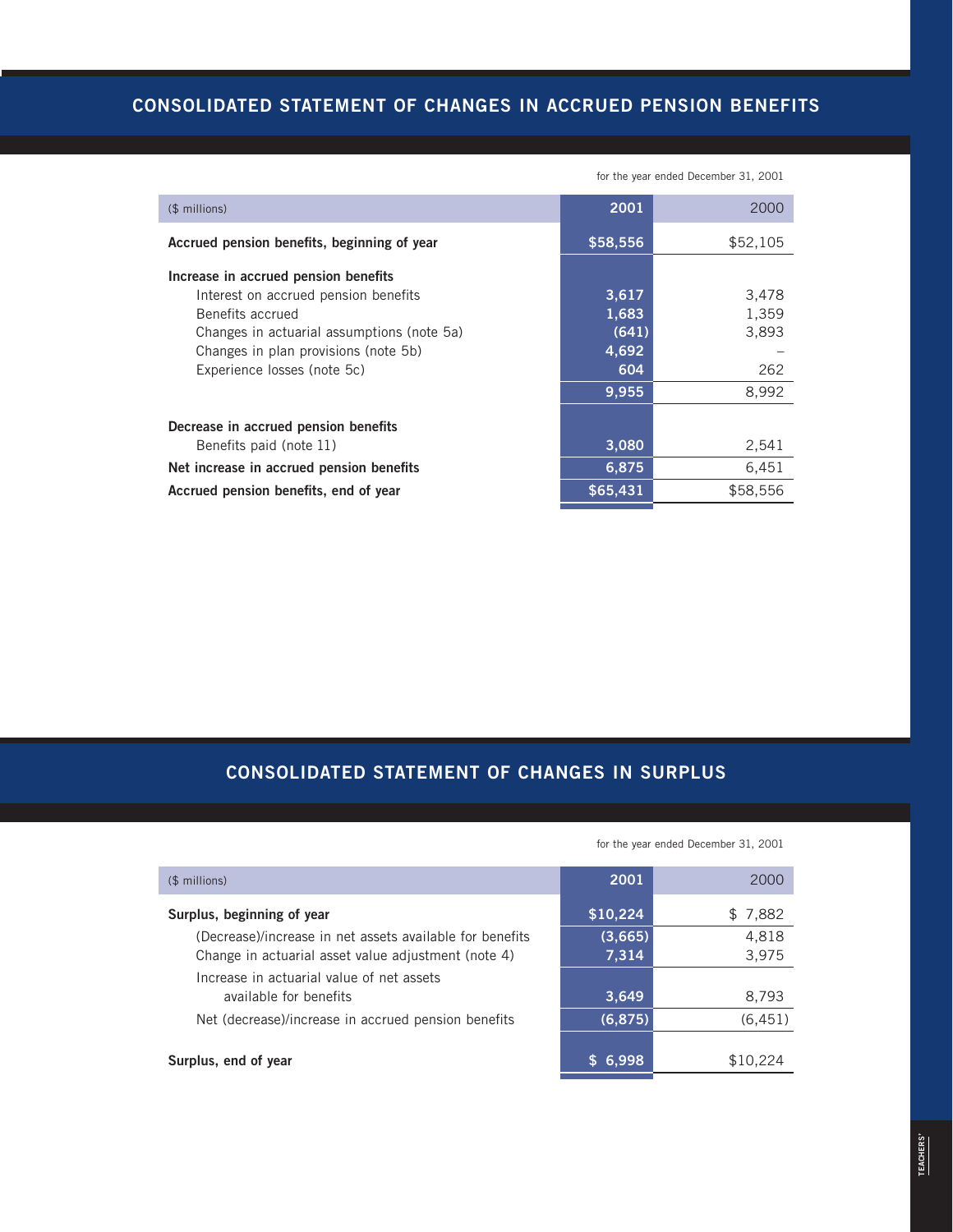for the year ended December 31, 2001

## **Description of Plan**

The following description of the Ontario Teachers' Pension Plan (the Plan) is a summary only. For more complete information, reference should be made to the Teachers' Pension Act (the TPA) as amended.

**a) General** The Plan is governed by the TPA. It is a contributory defined benefit pension plan co-sponsored by the Province of Ontario (the Province) and Plan members, represented by the Ontario Teachers' Federation (the OTF). The terms of the Plan are set out in the Partners' Agreement.

The Plan is registered with the Financial Services Commission of Ontario and with the Income Tax Act (Canada) (registration number 0345785) as a Registered Pension Plan not subject to income taxes.

The Plan is administered and the investments are managed by the Ontario Teachers' Pension Plan Board (the Board). Under the TPA, the Board is constituted as a corporation without share capital to which the Corporations Act (Ontario) does not apply.

**b) Funding** Plan benefits are funded by contributions and investment earnings. Contributions are made by active members of the Plan and matched by the Province and designated private schools and organizations. The determination of the value of the benefits and required contributions is made on the basis of periodic actuarial valuations (note 9).

**c) Retirement pensions** A retirement pension is available based on the number of years of credited service, the average of the best five annual salaries and the age of the member at retirement. A member is eligible for a reduced retirement pension from age 55, or age 50 provided the member ceased to be employed in education after June 29, 2001. An unreduced retirement pension is available at age 65 or at any age if the member has 35 years' credit or if the sum of a member's age and qualifying service equals 90, or 85 provided the member ceased to be employed in education after May 31, 1998.

**d) Disability pensions** A disability pension is available at any age to a disabled member with a minimum of 10 years of qualifying service. The type of disability pension is determined by the extent of the disability.

**e) Death benefits** Death benefits are available on the death of an active member and may be available on the death of a retired member. The benefit may take the form of a survivor pension, lump sum payment or both.

**f) Escalation of benefits** Pension benefits are adjusted annually for inflation at 100% of the Consumer Price Index, subject to a limit of 8% in any one year with any excess carried forward.

**g) Retirement Compensation Arrangement** The Retirement Compensation Arrangement (RCA) has been created by agreement between the co-sponsors as a supplementary plan to provide the members of the Plan with benefits that, due to limitations imposed by the *Income Tax Act (Canada)* and its regulations, cannot be provided under the Registered Pension Plan. Because the RCA is a separate trust, the net assets available for benefits and accrued benefits of the RCA are not included in these financial statements (condensed information is included in note 13).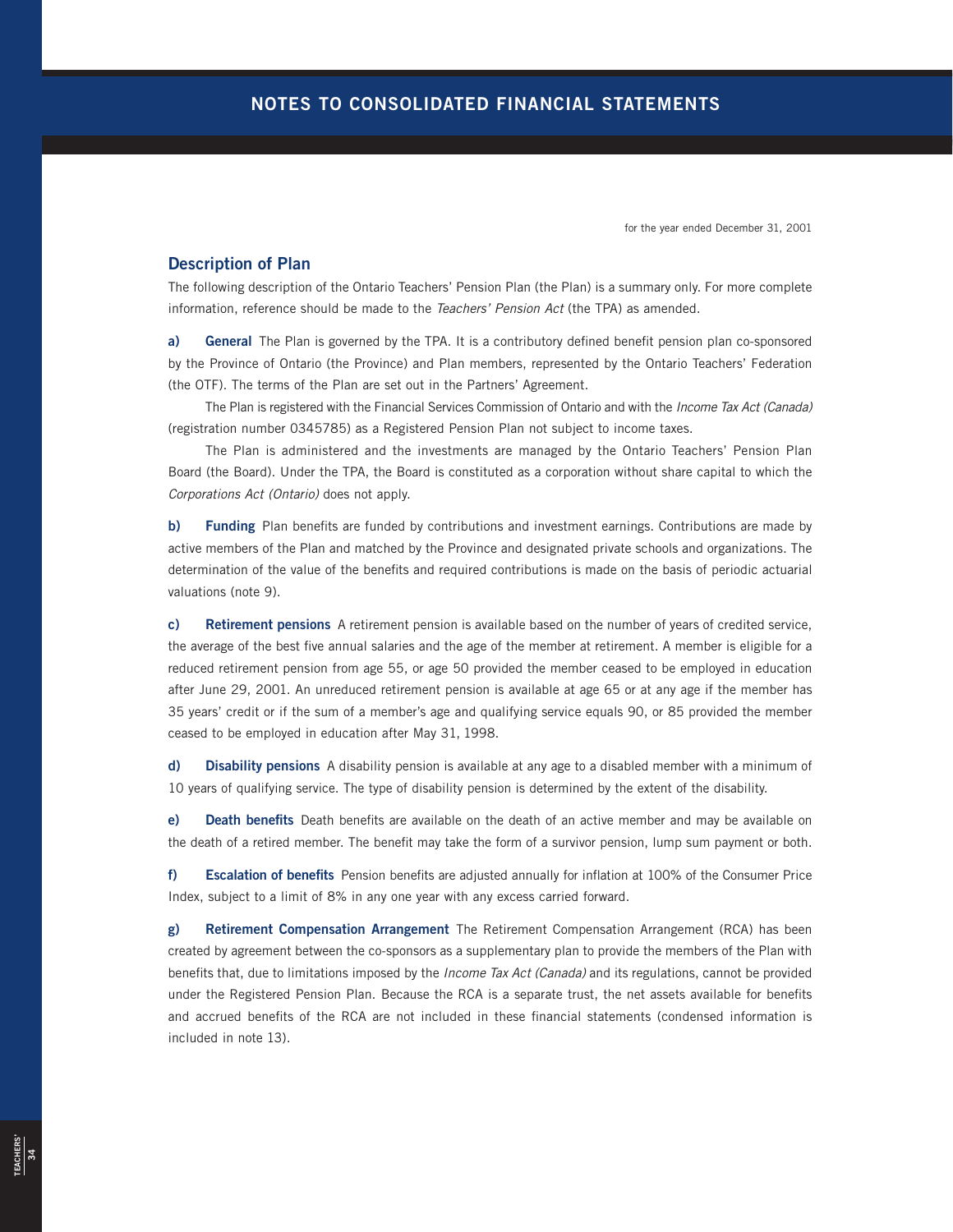## **1. Summary of Significant Accounting Policies**

#### **a) Basis of presentation**

These financial statements present the financial position and the results of operations of the Plan and are prepared in accordance with Canadian generally accepted accounting principles.

The financial statements of wholly owned subsidiary companies are consolidated as part of the Plan's financial statements. Certain comparative figures have been reclassified to conform with the current year's presentation.

## **b) Investments and investment-related receivables and liabilities**

**Fair value** Investments and investment-related receivables and liabilities are stated at fair value. Fair value is an estimate of the amount of consideration that would be agreed upon in an arm's length transaction between knowledgeable, willing parties who are under no compulsion to act.

Where ascertainable, fair values are based on public market prices or quotations from investment dealers. Where public market prices or quotations are not ascertainable, fair values are derived using methods such as discounted cash flows, earnings multiples, appraisals, prevailing market rates for instruments with similar characteristics and other pricing models, as appropriate.

**Trade-date reporting** Purchases and sales of investments and derivative contracts are recorded as of the trade date (the date upon which the substantial risks and rewards have been transferred).

**Investment income** Dividend income is recognized based on ex-dividend date and interest income and real estate operating income is recognized on the accrual basis as earned. Investment income also includes realized and unrealized gains and losses.

#### **c) Foreign currency translation**

Assets and liabilities denominated in foreign currencies are translated into Canadian dollars at the exchange rates prevailing on the year-end date. Income and expenses are translated into Canadian dollars at the exchange rates prevailing on the dates of the transactions. The realized and unrealized gains and losses arising from these translations are included in investment income.

#### **d) Accrued pension benefits**

The value of accrued pension benefits and changes therein during the year are based on an actuarial valuation prepared by an independent firm of actuaries. The valuation is made as at the start of the year and then extrapolated to year-end. It uses the projected benefit method prorated on service and management's best estimate, as at valuation date, of various economic and non-economic assumptions (note 5).

#### **e) Use of estimates**

In preparing these financial statements, management must make certain estimates and assumptions that primarily affect the reported values of assets and liabilities, related income and expenses and related disclosures.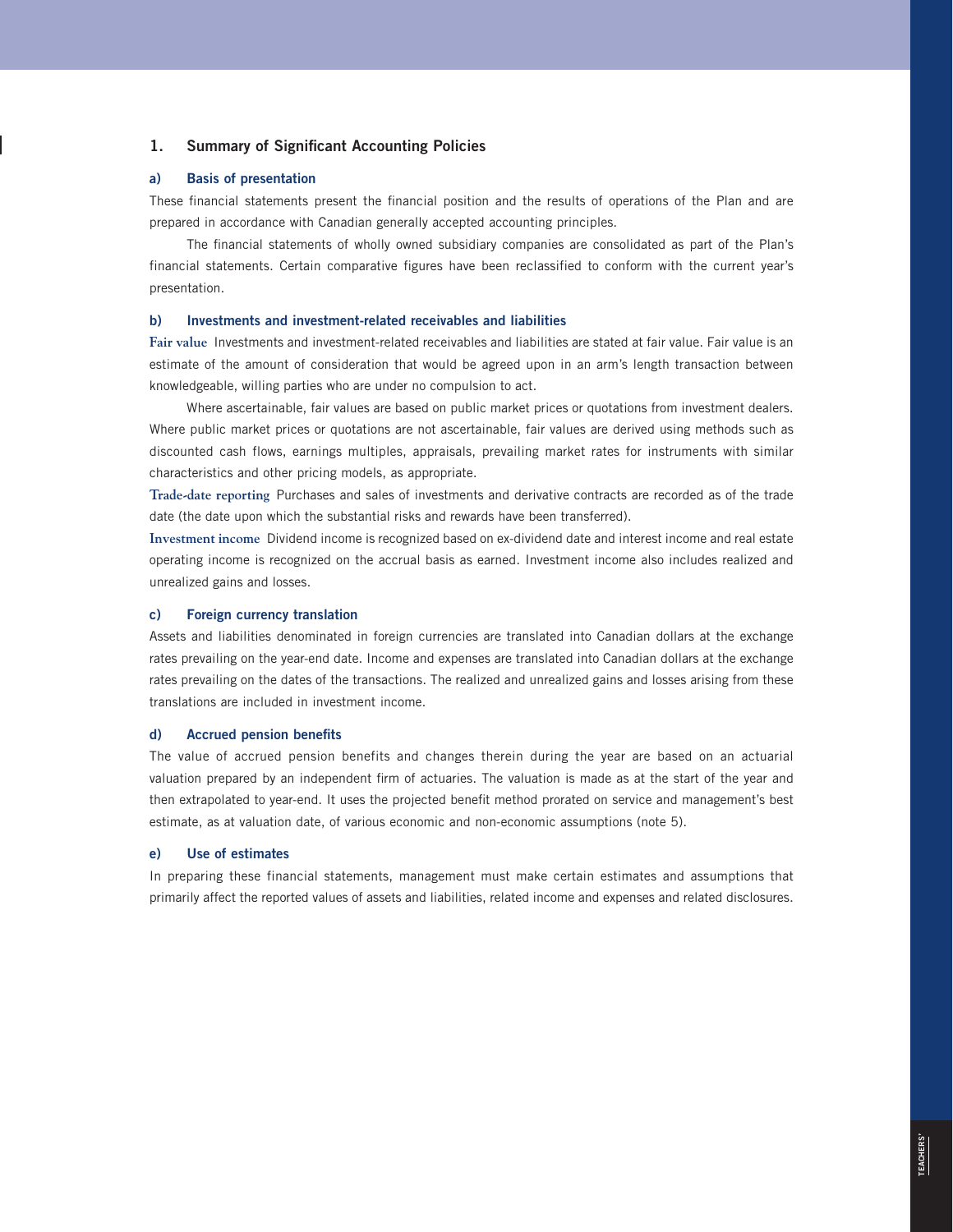## **2. Investments**

The Plan invests directly or through derivatives in fixed-income, equities and inflation-sensitive investments in accordance with its policy of asset diversification. The purpose of such diversification is to minimize the likelihood of an overall reduction in surplus and maximize the opportunity for gains across the investment portfolio.

## a) Investments<sup>1</sup> before allocating the effect of derivative contracts and investment-related receivables **and liabilities**

The schedule below summarizes the Plan's investments, including net accrued interest and dividends of \$429 million (2000 – \$388 million), before allocating the effect of derivative contracts and investmentrelated receivables and liabilities, as at December 31:

| (\$ millions)                             | 2001              |           | 2000       |          |
|-------------------------------------------|-------------------|-----------|------------|----------|
|                                           | <b>Fair Value</b> | Cost      | Fair Value | Cost     |
| <b>Fixed income</b>                       |                   |           |            |          |
| Debentures                                | \$15,071          | \$11,687  | \$15,715   | \$12,205 |
| <b>Bonds</b>                              | 16,436            | 16,094    | 13,218     | 12,696   |
| Money-market securities                   | 3,661             | 3,651     | 4,273      | 4,238    |
| Alternative investments <sup>2</sup>      | 3,348             | 2,602     | 2,162      | 1,720    |
|                                           | 38,516            | 34,034    | 35,368     | 30,859   |
| <b>Equity</b>                             |                   |           |            |          |
| Publicly traded                           |                   |           |            |          |
| Canadian                                  | 12,326            | 9,930     | 13,487     | 9,618    |
| <b>United States</b>                      | 2,703             | 2,575     | 1,885      | 1,565    |
| Non-North American<br>Non-Publicly traded | 6,988             | 6,669     | 6,415      | 5,455    |
| Canadian                                  | 1,172             | 1,065     | 1,110      | 856      |
| <b>United States</b>                      | 894               | 893       | 769        | 671      |
| Non-North American                        | 1,001             | 1,123     | 1,196      | 1,188    |
|                                           | 25,084            | 22,255    | 24,862     | 19,353   |
| Inflation-sensitive investments           |                   |           |            |          |
| Real estate (note 6)                      | 12,026            | 11,132    | 10,393     | 9,711    |
| Real-rate products                        |                   |           |            |          |
| Canadian                                  | 5,363             | 4,866     | 5,822      | 5,054    |
| <b>United States</b>                      | 1,765             | 1,516     | 4,424      | 4,190    |
|                                           | 19,154            | 17,514    | 20,639     | 18,955   |
|                                           | 82,754            | 73,803    | 80,869     | 69,167   |
| Investment-related receivables            |                   |           |            |          |
| Securities purchased under                |                   |           |            |          |
| agreements to resell                      | 6,099             | 6,088     | 1,948      | 1,946    |
| Derivative-related, net                   | 3,058             | 1,332     | 2,300      | 493      |
| <b>Investments</b>                        | 91,911            | 81,223    | 85,117     | 71,606   |
| Investment-related liabilities            |                   |           |            |          |
| Securities sold under agreements          |                   |           |            |          |
| to repurchase                             | (10, 847)         | (10, 816) | (3,578)    | (3, 572) |
| Securities sold but not yet purchased     | (4, 805)          | (4,734)   | (1, 592)   | (1,606)  |
| Real estate (note 6)                      | (4,771)           | (4,500)   | (4, 192)   | (4,002)  |
| Derivative-related, net                   | (3,368)           | (397)     | (3,712)    | (1, 199) |
| Net investments (note 2c)                 | \$68,120          | \$60,776  | \$72,043   | \$61,227 |

<sup>1</sup> For additional details, refer to the schedule of Investments Over \$50 million on page 49.

**<sup>2</sup>** Comprised of hedge funds, managed futures accounts and fund-of-funds programs.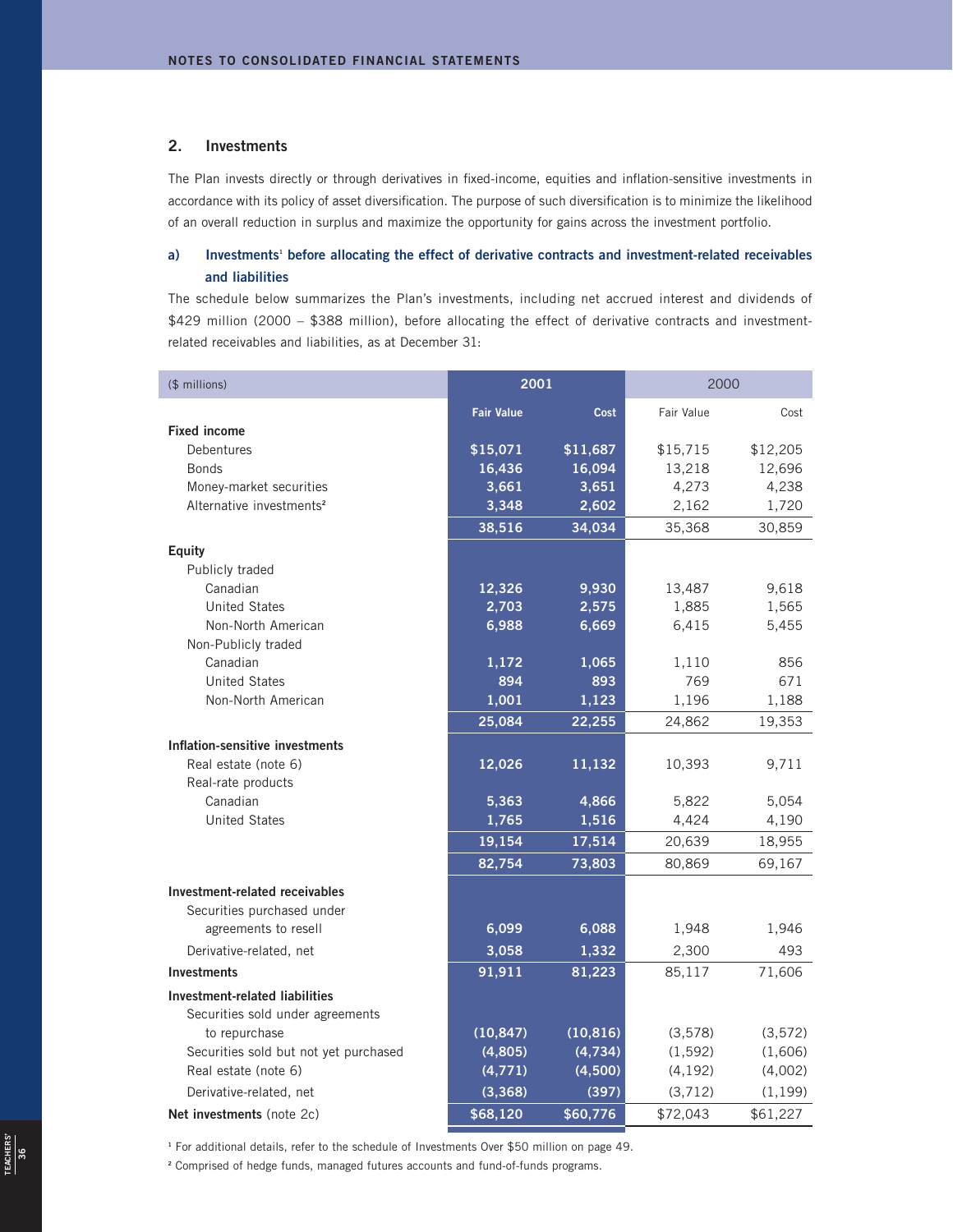### **b) Derivative contracts**

Derivative contracts are financial contracts, the value of which is derived from the value of underlying assets, indices, interest rates or currency rates. Derivative contracts are transacted either in the over-the-counter market or on regulated exchanges. The Plan utilizes derivatives to manage its asset mix and foreign currencies exposure. Derivatives are also utilized in value added programs in a manner consistent with the Plan's investment objectives.

Notional amounts of derivative contracts represent the volume of outstanding transactions and do not represent the potential gain, loss or net exposure associated with the market or credit risk of such transactions. Rather, they serve as the basis upon which the returns from, and the fair value of, the contracts are determined. The following schedule summarizes the Plan's derivative contracts as at December 31:

| (\$ millions)                             | 2001            |                   | 2000     |                         |
|-------------------------------------------|-----------------|-------------------|----------|-------------------------|
|                                           | <b>Notional</b> | <b>Fair Value</b> | Notional | Fair Value              |
| Asset-mix policy management               |                 |                   |          |                         |
| Interest rate swaps                       | \$9,745         | \$<br>(736)       | \$6,844  | $\mathfrak{P}$<br>(929) |
| Equity and commodity swaps                | 16,708          | (730)             | 17,436   | (215)                   |
| Currency swaps                            | 228             | (15)              | 228      | (3)                     |
| <b>Futures</b>                            | 3,485           |                   | 2,906    | (2)                     |
|                                           |                 | (1, 481)          |          | (1, 149)                |
| Foreign currency policy management        |                 |                   |          |                         |
| Forwards                                  | 10,900          | 244               | 10,398   | (6)                     |
| Value-added management                    |                 |                   |          |                         |
| Interest rate swaps                       | 11,877          | (112)             | 3,266    | (7)                     |
| Volatility swaps                          | 905             | 3                 | 967      | 34                      |
| Equity swaps                              | 1,010           | 20                |          |                         |
| Currency swaps                            | 334             | (31)              | 271      | (7)                     |
| Futures                                   | 53,206          | (15)              | 23,248   | (15)                    |
| Forwards                                  | 12,652          | (28)              | 8,848    | 205                     |
| Exchange-traded options                   |                 |                   |          |                         |
| Purchased                                 | 1,498           | 12 <sup>2</sup>   | 2,963    | 19                      |
| Written                                   | 3,035           | (35)              | 3,460    | (9)                     |
| Over-the-counter options                  |                 |                   |          |                         |
| Purchased                                 | 10,960          | 257               | 2,004    | 39                      |
| Written                                   | 9,174           | (247)             | 1,253    | (23)                    |
|                                           |                 | (176)             |          | 236                     |
|                                           |                 | (1, 413)          |          | (919)                   |
| Less: Net cash collateral paid/(received) |                 |                   |          |                         |
| under derivative contracts                |                 | 1,103             |          | (493)                   |
| Net fair value of derivative contracts    |                 | (310)<br>\$       |          | \$(1,412)               |

The net fair value of derivative contracts as at December 31 is represented by:

| $$$ millions)                                       | 2001     | 2000      |
|-----------------------------------------------------|----------|-----------|
| Derivative-related receivables                      | \$2,742  | \$2,562   |
| Cash collateral paid under derivative contracts     | 1,126    | 428       |
| Derivative-related liabilities                      | (4, 155) | (3,481)   |
| Cash collateral received under derivative contracts | (23)     | (921)     |
|                                                     | (310)    | \$(1.412) |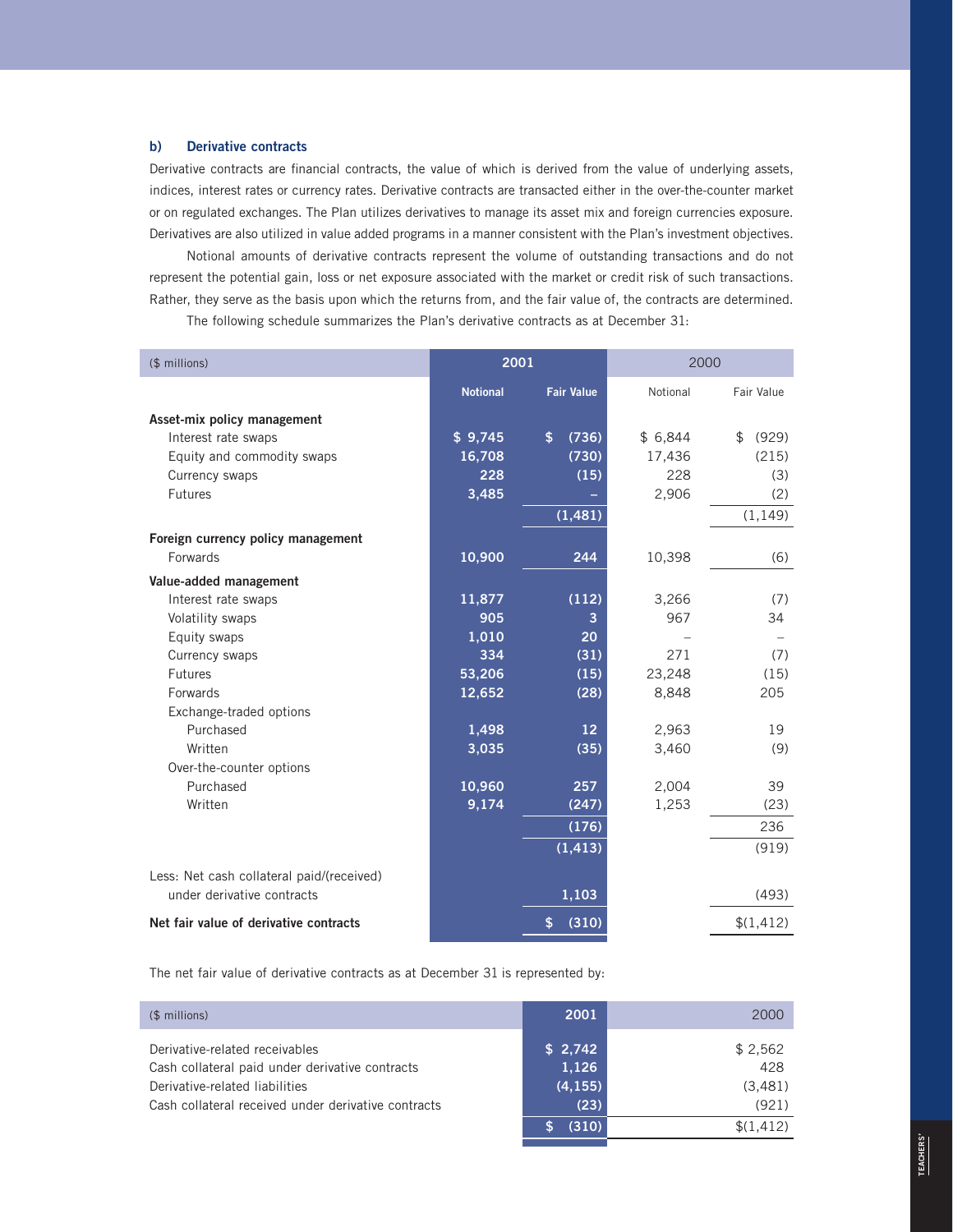Securities with a fair value of \$350 million (2000 – \$320 million) have been deposited with various financial institutions as margin to effect derivatives transactions.

The derivative contracts on page 37 mature within one year except for the following, which have a weighted average maturity (in years) of:

|                                    | 2001                             |                                                   | 2000                      |                                            |
|------------------------------------|----------------------------------|---------------------------------------------------|---------------------------|--------------------------------------------|
|                                    | <b>Notional</b><br>(\$ millions) | Weighted<br>Average<br><b>Maturity</b><br>(years) | Notional<br>(\$ millions) | Weighted<br>Average<br>Maturity<br>(years) |
| Asset-mix policy management        |                                  |                                                   |                           |                                            |
| Interest rate swaps                | \$9,040                          | 8.4                                               | \$6,610                   | 8.2                                        |
| Equity and commodity swaps         | 1,637                            | 1.7 <sub>z</sub>                                  | 2,468                     | 1.4                                        |
| Currency swaps                     | 196                              | 5.9                                               | 228                       | 6.1                                        |
| Foreign currency policy management |                                  |                                                   |                           |                                            |
| <b>Forwards</b>                    | 1,638                            | 1.4                                               |                           |                                            |
| Value-added management             |                                  |                                                   |                           |                                            |
| Interest rate swaps                | 10,610                           | 5.0                                               | 2,668                     | 6.1                                        |
| Volatility swaps                   | 536                              | 2.6                                               | 221                       | 3.2                                        |
| Currency swaps                     | 288                              | 4.8                                               | 265                       | 4.8                                        |
| Over-the-counter options           | 4,788                            | 3.1                                               | 223                       | 1.8                                        |
| Forwards                           |                                  |                                                   | 205                       | 1.5                                        |
|                                    |                                  |                                                   |                           |                                            |

## **c) Investment asset mix**

**TEACHERS'** EACHERS' The Plan has established a long-term policy asset mix of approximately 60% equities, 18% fixed income and 22% inflation-sensitive investments.

The Plan's investments, after allocating the effect of derivative contracts and investment-related receivables and liabilities, as at December 31 are summarized below:

|                                 | 2001                                                                         |                         | 2000                                                                  |                   |
|---------------------------------|------------------------------------------------------------------------------|-------------------------|-----------------------------------------------------------------------|-------------------|
|                                 | <b>Effective Net</b><br><b>Investments</b><br>at Fair Value<br>(\$ millions) | <b>Asset Mix</b><br>(%) | <b>Effective Net</b><br>Investments<br>at Fair Value<br>(\$ millions) | Asset Mix<br>(% ) |
| <b>Fixed income</b>             |                                                                              |                         |                                                                       |                   |
| <b>Bonds</b>                    | \$7,562                                                                      | <b>11%</b>              | \$10,771                                                              | 15%               |
| Money market and equivalents    | 3,863                                                                        | 6                       | 2,548                                                                 | 3                 |
|                                 | 11,425                                                                       | 17                      | 13,319                                                                | 18                |
| <b>Equity</b>                   |                                                                              |                         |                                                                       |                   |
| Canadian                        | 17,062                                                                       | 25                      | 17,739                                                                | 25                |
| <b>United States</b>            | 10,514                                                                       | 15                      | 10,119                                                                | 14                |
| Non-North American              | 13,801                                                                       | 20                      | 13,022                                                                | 18                |
|                                 | 41,377                                                                       | 60                      | 40,880                                                                | 57                |
| Inflation-sensitive investments |                                                                              |                         |                                                                       |                   |
| Commodities                     | 1,085                                                                        | $\overline{2}$          | 2,098                                                                 | 3                 |
| Real estate, net (note 6)       | 7,255                                                                        | 11                      | 6,201                                                                 | 9                 |
| Real-rate products              | 6,978                                                                        | 10                      | 9,545                                                                 | 13                |
|                                 | 15,318                                                                       | 23                      | 17,844                                                                | 25                |
| <b>Total net investments</b>    | \$68,120                                                                     | 100%                    | \$72,043                                                              | 100%              |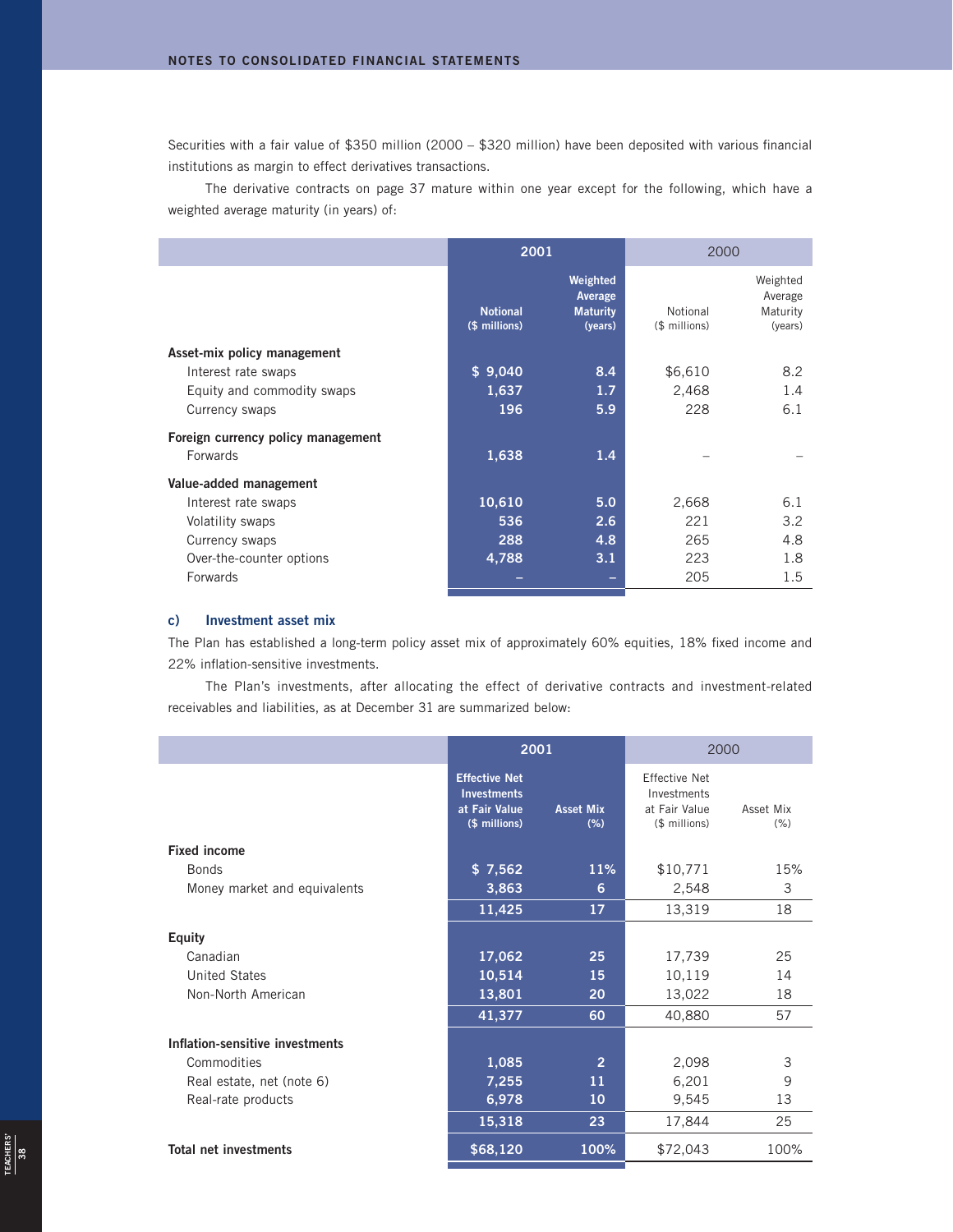#### **d) Interest rate risk**

The value of the Plan's assets is affected by short-term changes in nominal interest rates and equity markets. Pension liabilities are exposed to long-term market interest rates as well as expectations for salary escalation.

The Plan's primary exposure is to a decline in the long-term real rate of return which may result in higher contribution rates required to meet pension obligations. As at December 31, 2001, holding the inflation and salary escalation assumptions constant, a 1% decrease in the assumed real long-term rates of return would result in an increase in the pension liabilities of approximately 13% (2000 – 13%).

After giving effect to the derivative contracts and investment-related receivables and liabilities discussed in note 2b, a 1% increase in nominal interest rates would result in a decline in the value of the fixed-income securities of 7.4% (2000 – 6.6%).

#### **e) Credit risk**

At December 31, 2001, the Plan's most significant concentration of credit risk is with the Government of Canada and the Province of Ontario. This concentration relates primarily to the holding of \$11.2 billion of Government of Canada issued securities and \$15.1 billion of non-marketable Province of Ontario debentures, a receivable from the Province of \$1.3 billion and future provincial funding requirements of the Plan.

The Plan limits derivative contract credit risk by dealing principally with counterparties that have a credit rating of A or higher, and by utilizing an internal credit limit monitoring process, as well as through the use of credit mitigation techniques such as master netting arrangements (which provide for certain rights of offset) and obtaining collateral where appropriate.

#### **f) Foreign currency risk**

Foreign currency exposure arises from the Plan's holdings of foreign currency-denominated investments and related derivative contracts.

The Plan uses a currency overlay program to hedge a portion of its asset-mix policy allocation to non-North American equities. In January 2001, the Plan discontinued hedging its U.S. equity exposure. The Plan also takes trading positions in foreign currencies with the objective of adding incremental returns. The Plan's net foreign currency exposure in Canadian dollars after giving effect to the related policy hedge, as at December 31, is as follows:

| (\$ millions)          |                                               | 2001                                           |                                                          | 2000                                |
|------------------------|-----------------------------------------------|------------------------------------------------|----------------------------------------------------------|-------------------------------------|
|                        | Foreign<br><b>Currency</b><br><b>Exposure</b> | <b>Net Foreign</b><br><b>Currency</b><br>Hedge | <b>Net Foreign</b><br><b>Currency</b><br><b>Exposure</b> | Net Foreign<br>Currency<br>Exposure |
| Currency               |                                               |                                                |                                                          |                                     |
| United States dollar   | \$10,800                                      | \$<br>$\equiv$                                 | \$10,800                                                 | \$6,632                             |
| Euro                   | 6.768                                         | 2,512                                          | 4,256                                                    | 3,392                               |
| British pound sterling | 3.033                                         | 1,564                                          | 1,469                                                    | 1,965                               |
| Swiss franc            | 1,188                                         | 529                                            | 659                                                      | 1,078                               |
| Japanese yen           | 1,653                                         | 1,480                                          | 173                                                      | 715                                 |
| Other                  | 1,720                                         | 160                                            | 1,560                                                    | 1,978                               |
|                        | \$25,162                                      | \$6.245                                        | \$18.917                                                 | \$15,760                            |

#### **g) Securities lending**

The Plan lends securities as a means of generating incremental income or supporting other investment strategies. As at December 31, 2001, the Plan's investments included loaned securities with a fair value of \$3,178 million (2000 – \$3,402 million). The fair value of collateral in respect of these loans was \$3,301 million (2000 – \$3,590 million).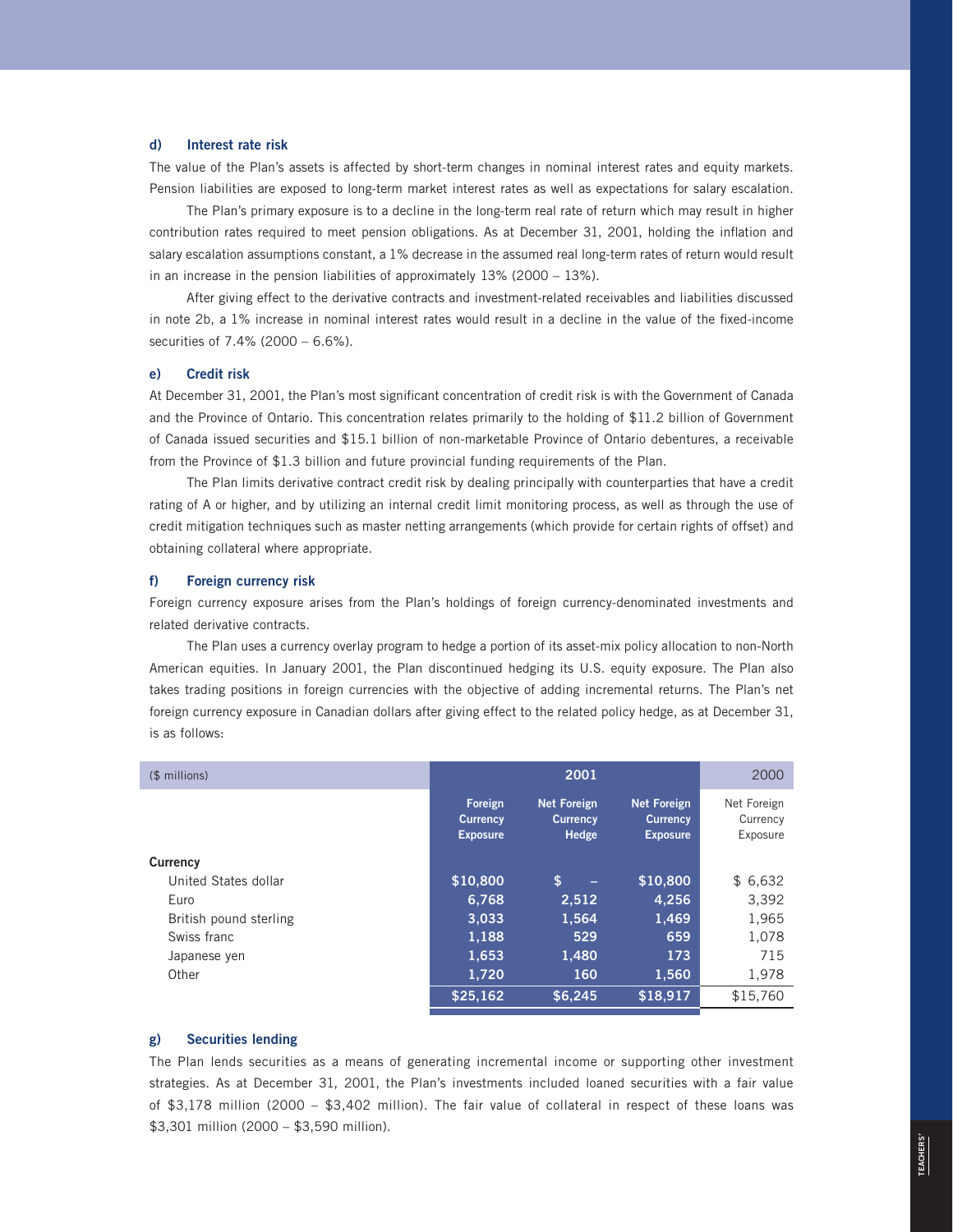## **3. Receivable from the Province of Ontario**

The receivable from the Province consists of required matching contributions and interest thereon.

| (\$ millions)                                           | 2001          | 2000          |
|---------------------------------------------------------|---------------|---------------|
| Contributions receivable<br>Accrued interest receivable | \$1,217<br>63 | \$1,194<br>57 |
|                                                         | \$1,280       | \$1,251       |

The receivable from the Province consists of \$646 million, which was received in January 2002 and \$634 million to be received in 2003.

#### **4. Actuarial Asset Value Adjustment**

The actuarial value of net assets available for benefits is determined by reference to market trends consistent with assumptions underlying the valuation of accrued pension benefits. The adjustment represents the unamortized difference between the actual and management's best estimate of return on the Plan's equity investments (including real estate and commodities). Annual returns that are in excess of (gains) or below (losses) management's best estimate of returns are amortized over five years. The change in actuarial asset value adjustment for the year was \$7,314 million (2000 – \$3,975 million).

Fixed-income securities are valued at fair value on a basis consistent with the discount rate used to value the Plan's accrued pension benefits, and therefore do not give rise to the need for an adjustment to net assets. The following schedule summarizes the composition of the actuarial asset value adjustment as at December 31:

| $$$ millions) | 2001                                 | 2002       | 2003      | 2004                | 2005                           | 2000                                 |
|---------------|--------------------------------------|------------|-----------|---------------------|--------------------------------|--------------------------------------|
|               | <b>Unamortized</b><br>(gains)/losses |            |           | to be recognized in |                                | <b>Unamortized</b><br>(gains)/losses |
| 1997          | \$<br>-                              | \$<br>-    | \$        | \$                  | \$<br>$\overline{\phantom{0}}$ | (695)<br>\$                          |
| 1998          | (258)                                | (258)      |           |                     |                                | (516)                                |
| 1999          | (2,684)                              | (1, 342)   | (1,342)   |                     | -                              | (4,025)                              |
| 2000          | 671                                  | 223        | 224       | 224                 |                                | 895                                  |
| 2001          | 5,244                                | 1,311      | 1,311     | 1,311               | 1,311                          |                                      |
|               | $\sqrt{$}$ 2,973                     | \$<br>(66) | 193<br>\$ | \$1,535             | \$1,311                        | \$(4,341)                            |
|               |                                      |            |           |                     |                                |                                      |

## **5. Accrued Pension Benefits**

#### **a) Actuarial assumptions**

The actuarial assumptions used in determining the value of accrued pension benefits, \$65,431 million (2000 – \$58,556 million) reflect management's best estimate of future economic events and involve both economic and non-economic assumptions. The non-economic assumptions include considerations such as mortality, withdrawal rates and retirement rates. The primary economic assumptions include the discount rate, salary escalation rate and the inflation rate. The discount rate is set at the market rate, as at the valuation date, of debt obligations with characteristics similar to the Plan's liabilities. The inflation rate is the difference between the yield, as at the valuation date on Government of Canada long-term nominal bonds and Government of Canada real-return bonds. The salary escalation rate incorporates the inflation rate assumption and long-term expectation of growth in real wages. A summary of the primary economic assumptions, as at December 31, is as follows: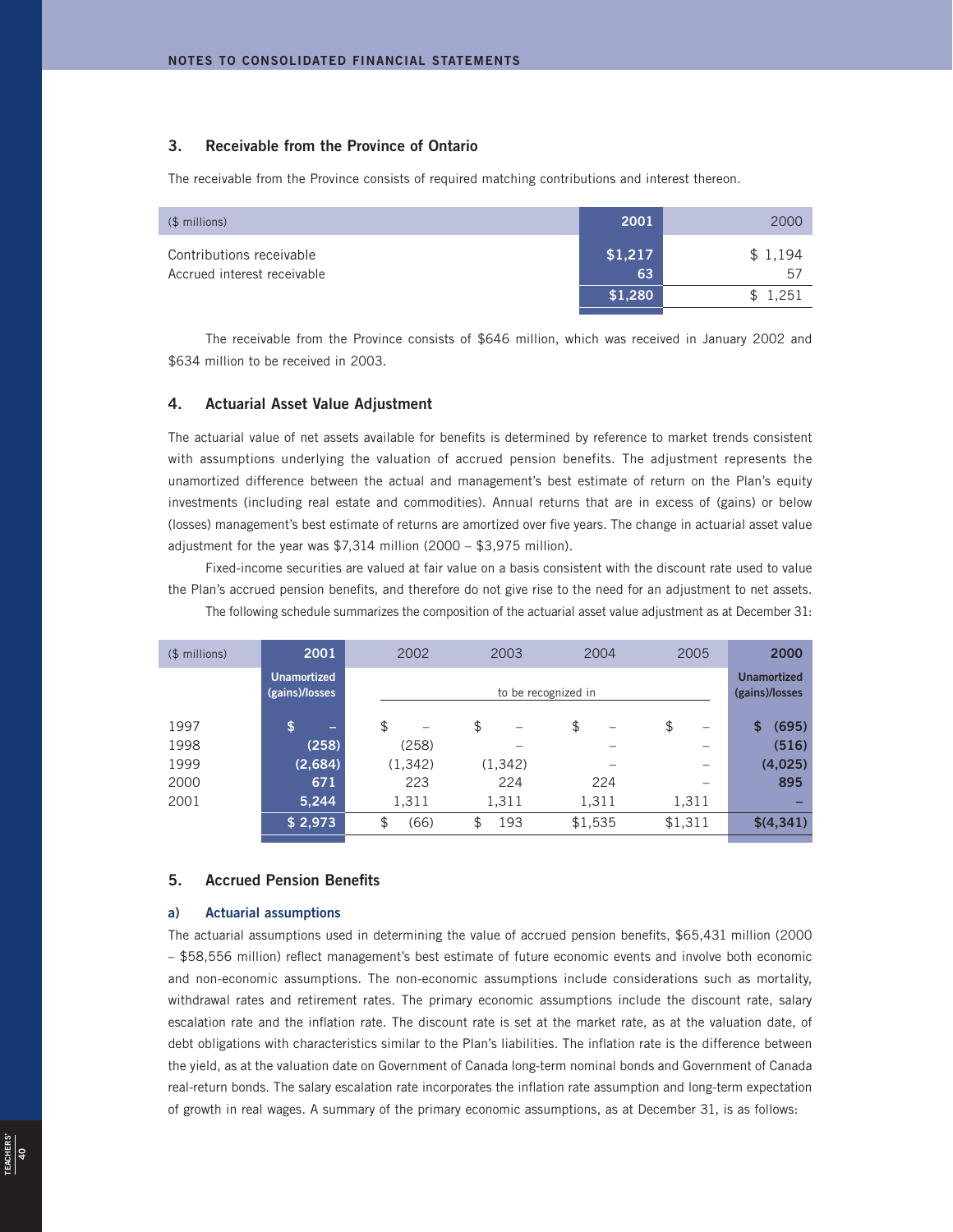|                        | 2001     | 2000  |
|------------------------|----------|-------|
| Discount rate          | 6.30%    | 6.25% |
| Salary escalation rate | $2.90\%$ | 3.20% |
| Inflation rate         | 1.90%    | 2.20% |

The main economic assumptions were changed as a result of changes in capital markets during 2001. These changes resulted in a net decrease in the value of accrued pension benefits of \$2,857 million (2000 – \$3,297 million increase). In addition, changes were made to the assumed post-retirement mortality rates to anticipate future improvements in mortality, the retirement rates and the contribution limit. These changes increased the value of accrued pension benefits by \$2,216 million, resulting in a net decrease in the value of accrued pension benefits of \$641 million. In 2000, changes to the actuarial assumptions resulted in a net increase in the value of accrued pension benefits of \$3,893 million.

#### **b) Plan provisions**

The plan was amended effective April 1, 2001 by the Ontario Teachers' Federation to incorporate changes arising out of an agreement reached by the co-sponsors on April 18, 1998. The main changes having a direct effect on the actuarial valuation of the Plan are the provision of a permanent 85 factor for unreduced early retirement pensions, lowering the age for eligibility for a reduced retirement pension to 50 from 55 and a reduction in the offset for CPP benefits from 0.6% to 0.45% (which increases the benefits paid from 1.4% to 1.55% for compensation below the CPP earnings ceiling and 2% above). No material amendments were made to the Plan in 2000.

## **c) Experience gains and losses**

Experience losses of \$604 million (2000 – \$262 million) arose from differences between the actuarial assumptions and actual results and relate primarily to higher than expected pension escalation adjustments and to retirement and mortality losses.

## **6. Investment in Real Estate**

#### **a) Investment in real estate**

The Plan's investment in real estate, which is comprised of real estate-related investments that are either owned or managed on behalf of the Plan by The Cadillac Fairview Corporation Limited, a wholly owned subsidiary company, as at December 31 is as follows:

| $$$ millions)                  | 2001              |          | 2000       |         |
|--------------------------------|-------------------|----------|------------|---------|
|                                | <b>Fair Value</b> | Cost     | Fair Value | Cost    |
| <b>Assets</b>                  |                   |          |            |         |
| Real estate properties         | \$11,065          | \$10,217 | \$9,635    | \$8,901 |
| Investments                    | 663               | 617      | 526        | 577     |
| Other assets                   | 298               | 298      | 232        | 233     |
| Total assets                   | 12,026            | 11,132   | 10,393     | 9,711   |
| Liabilities                    |                   |          |            |         |
| Debt on real estate properties | 4.340             | 4,102    | 3,833      | 3,694   |
| Other liabilities              | 431               | 398      | 359        | 308     |
| Total liabilities              | 4,771             | 4,500    | 4,192      | 4,002   |
| Net investment in real estate  | \$7,255           | \$6,632  | \$6,201    | \$5,709 |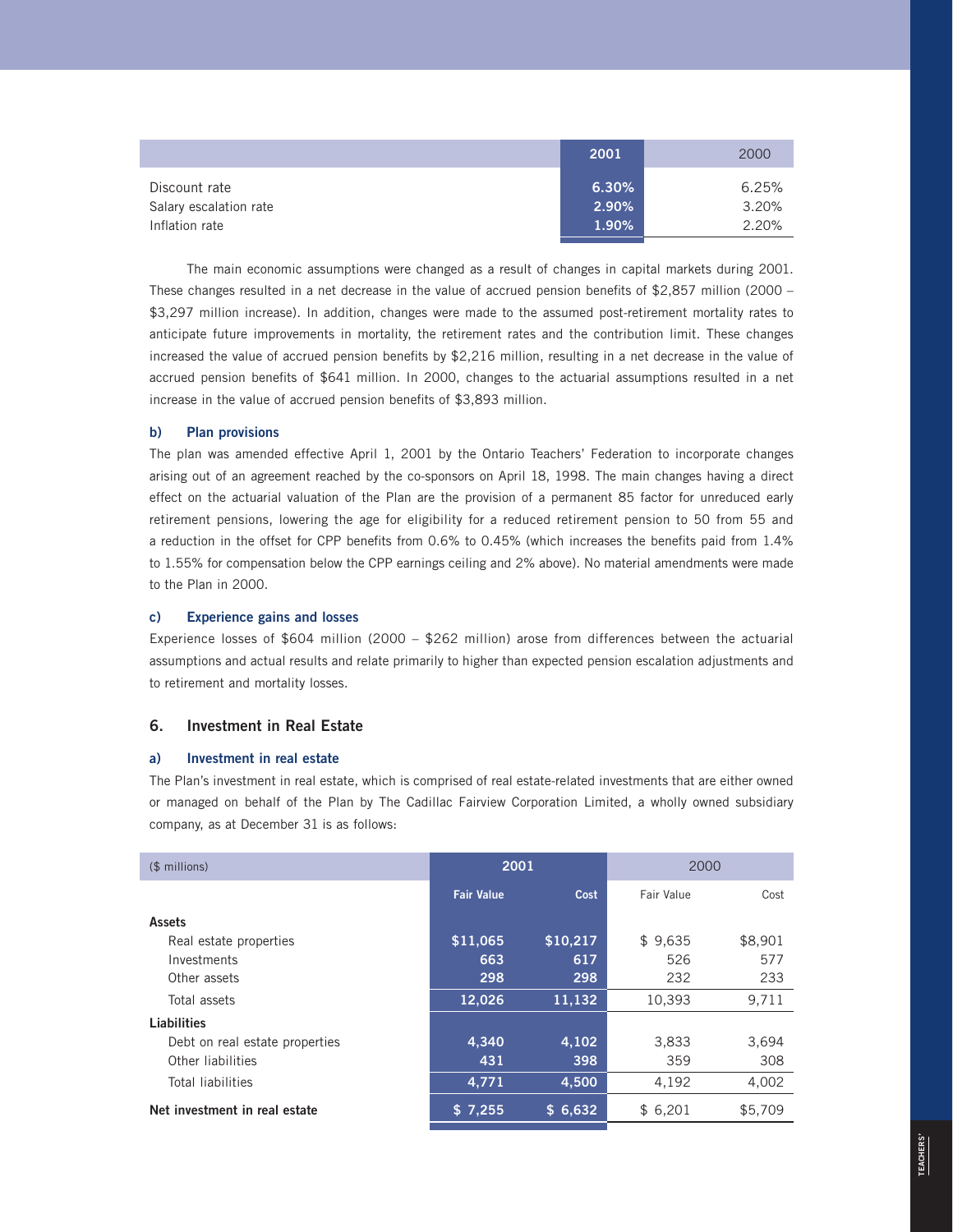## **b) Real estate income<sup>1</sup>**

The Plan's real estate income for the year ended December 31, is as follows:

| (\$ millions)           | 2001                | 2000      |
|-------------------------|---------------------|-----------|
| Revenue                 |                     |           |
| Rental                  | \$1,640             | \$1,140   |
| Investment              | 25                  | 41        |
|                         | 1,665               | 1,181     |
| <b>Expenses</b>         |                     |           |
| Property operating      | 670                 | 447       |
| Interest                | 308                 | 242       |
| Management              | 57                  | 42        |
| Other                   | 20                  | 23        |
|                         | 1,055               | 754       |
| <b>Operating income</b> | 610                 | 427       |
| Realized gain           | 3                   | 14        |
| Unrealized gain         | 131                 | 187       |
| Net income              | $\mathsf{s}$<br>744 | \$<br>628 |

**<sup>1</sup>** Operating income, on a fair value basis, excludes a charge for depreciation and amortization.

## **c) Acquisition of Cadillac Fairview Corporation (CFC)**

On March 17, 2000, pursuant to a plan of arrangement, the Plan acquired the remaining 78.2% of the common shares that it did not previously own of CFC, a fully integrated commercial real estate operating company, and \$100 million of CFC convertible debentures for total consideration of \$2,355 million.

The fair value of CFC's net assets acquired is summarized below:

| <b>Total consideration</b>              | \$2,355 |
|-----------------------------------------|---------|
| Less: Investment in CFC previously held | (562)   |
| Net assets of CFC                       | 2,917   |
| Other liabilities                       | (324)   |
| Debt on real estate properties          | (2,892) |
|                                         | 6,133   |
| Other assets                            | 403     |
| Real estate properties                  | \$5,730 |
| (\$ millions)                           |         |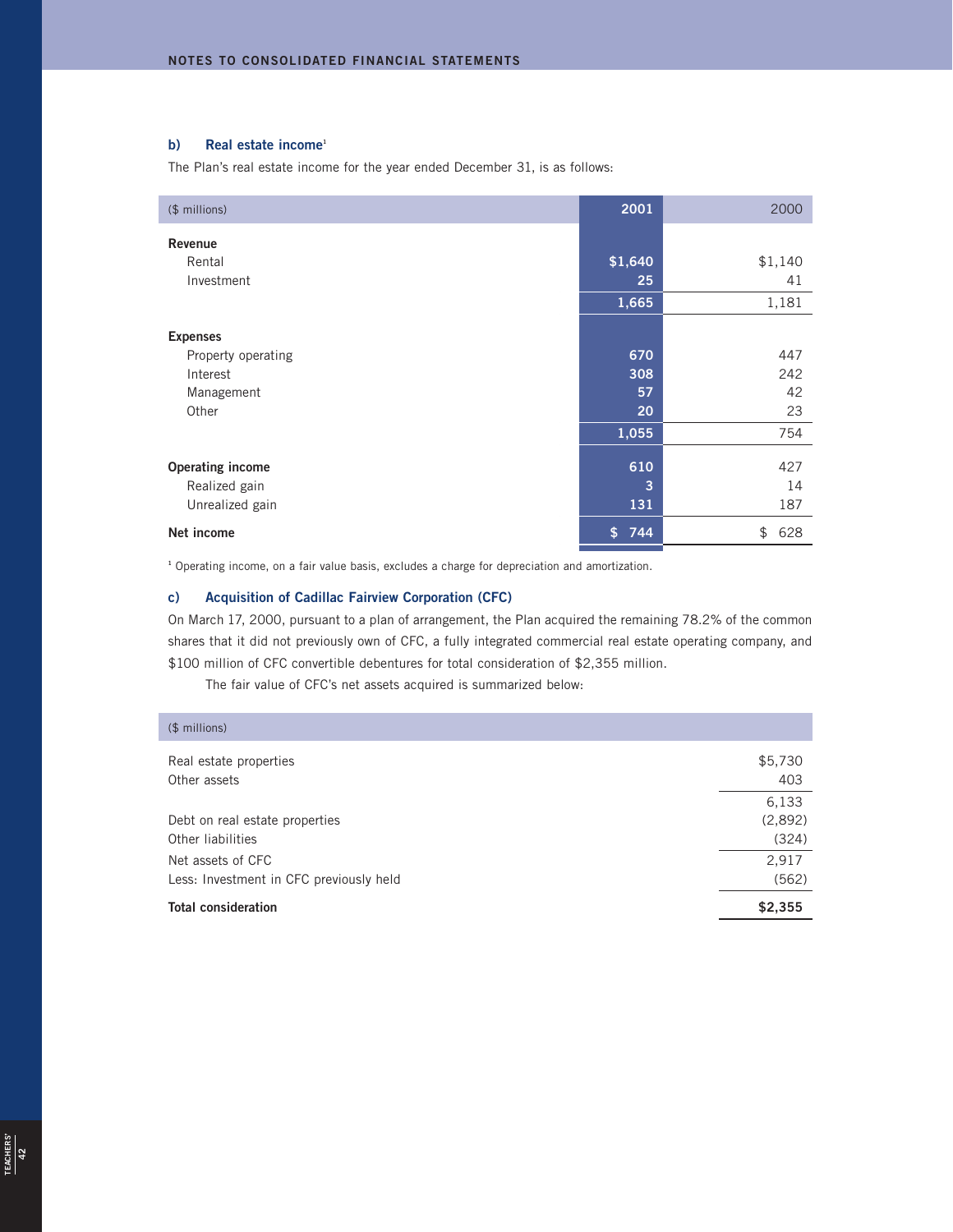## **7. Investment (Loss)/Income**

## **a) Investment (loss)/income before allocating the effect of derivative contracts**

Investment (loss)/income, before allocating the effect of derivative contracts and before allocating the realized and unrealized net gains/losses, for the year ended December 31, is as follows:

| (\$ millions)                               | 2001      | 2000    |
|---------------------------------------------|-----------|---------|
| <b>Fixed-income interest</b>                |           |         |
| Debentures                                  | \$1,349   | \$1,425 |
| Money-market securities                     | 165       | 197     |
| <b>Bonds</b>                                | 602       | 720     |
| Swap interest expense                       | (1,025)   | (1,039) |
|                                             | 1,091     | 1,303   |
| <b>Equity dividend income</b>               |           |         |
| Canadian equity                             | 267       | 222     |
| United States equity                        | 50        | 13      |
| Non-North American equity                   | 289       | 234     |
|                                             | 606       | 469     |
|                                             |           |         |
| Inflation-sensitive investments             |           |         |
| Real estate operating income (note 6b)      | 610       | 427     |
| Real-rate products interest income          |           |         |
| Canadian                                    | 202       | 189     |
| <b>United States</b>                        | 125       | 92      |
|                                             | 937       | 708     |
|                                             | 2,634     | 2,480   |
| Net (loss)/gain on investments <sup>1</sup> | (4, 373)  | 3,731   |
| Investment (loss)/income                    | \$(1,739) | \$6,211 |

**<sup>1</sup>** Includes net unrealized losses of \$3,418 million (2000 – \$4,145 million).

## **b) Investment (loss)/income**

Investment (loss)/income by asset class, after allocating the effect of the derivative contracts and net losses/gains, including foreign currency losses of \$190 million (2000 – \$71 million loss), for the year ended December 31, is as follows:

| (\$ millions)                   | 2001      | 2000    |
|---------------------------------|-----------|---------|
| Fixed income                    | 931       | \$1,796 |
| Canadian equity                 | (799)     | 2,523   |
| United States equity            | (624)     | 209     |
| Non-North American equity       | (2,624)   | (694)   |
| Inflation-sensitive investments | 1,377     | 2,377   |
|                                 | \$(1,739) | \$6,211 |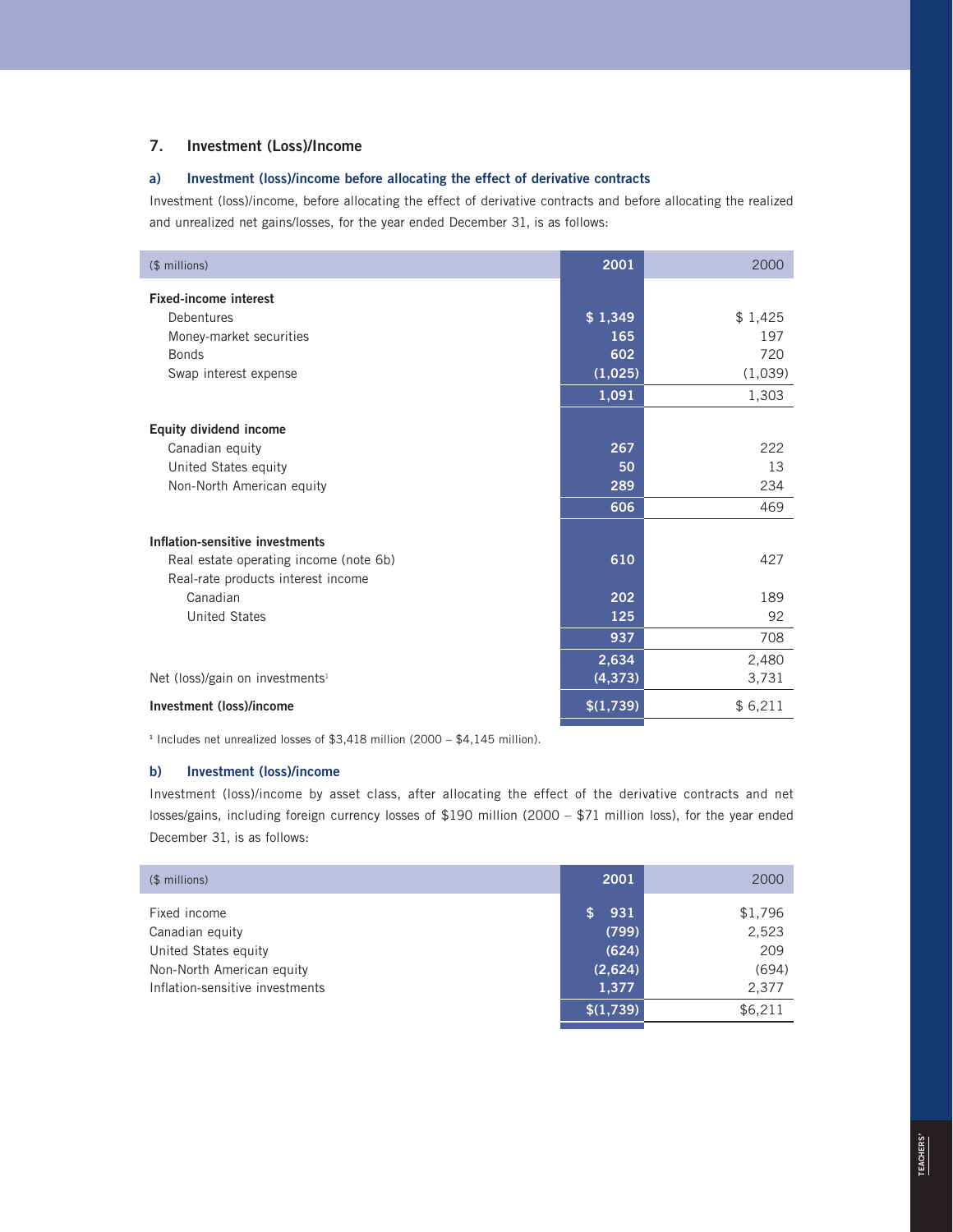## **8. Investment Returns and Related Benchmark Returns**

Investment returns and related benchmark returns by investment asset class for the year ended December 31 are as follows:

|                                 |                              | 2001                                                    | 2000                  |                                           |
|---------------------------------|------------------------------|---------------------------------------------------------|-----------------------|-------------------------------------------|
|                                 | Investment<br><b>Returns</b> | <b>Investment</b><br><b>Benchmark</b><br><b>Returns</b> | Investment<br>Returns | Investment<br><b>Benchmark</b><br>Returns |
| Fixed income                    | 10.1%                        | 9.2%                                                    | 15.6%                 | 13.7%                                     |
| Canadian equity                 | (6.8)                        | (12.6)                                                  | 13.5                  | 7.4                                       |
| United States equity            | (3.7)                        | (6.5)                                                   | (4.1)                 | (5.5)                                     |
| Non-North American equity       | (13.1)                       | (16.5)                                                  | (8.5)                 | (13.5)                                    |
| Inflation-sensitive investments | 4.9                          | 2.1                                                     | 19.9                  | 18.0                                      |
| Total Plan                      | $(2.3)\%$                    | (5.3)%                                                  | 9.3%                  | 5.3%                                      |
|                                 |                              |                                                         |                       |                                           |

Investment returns have been calculated in accordance with the acceptable methods set forth by the Association for Investment Management and Research and the Pension Investment Association of Canada.

The Plan identifies benchmarks to evaluate the performance of the investment management process. The performance of each asset class is measured against a benchmark that simulates the results of the markets in which the managers invest, except for inflation-sensitive investments, which are generally measured against an inflation-related benchmark.

The total return of the Plan is measured against a Canadian dollar denominated composite benchmark produced by aggregating Canadian dollar equivalent returns from each of the policy asset class benchmarks, using the Plan's asset mix policy weights. The total return incorporates the Plan's tactical asset allocation decisions and currency policy hedge.

## **9. Funding Policy**

**TEACHERS'**  $\frac{44}{44}$ 

Statutory actuarial valuations are prepared periodically in accordance with the Teachers' Pension Act to determine the funding requirements of the Plan. Active members are currently required to contribute 7.3% of the portion of their salaries covered by the Canada Pension Plan and 8.9% of salaries above this level. Aggregate member contributions are matched by the Province and other employers.

The actuarial methods used to determine statutory pension liabilities are different than those used to calculate the amounts disclosed in these financial statements. The statutory valuations use an actuarial valuation method that is prescribed in the Teachers' Pension Act which takes into account benefits to be earned and contributions to be made after the valuation date for members of the Plan as at the valuation date.

The statutory valuation as at January 1, 2001 disclosed a funding surplus of \$6,777 million (2000 – \$4,540 million). Pursuant to a 1998 agreement between the Ontario Teachers' Federation (OTF) and the Province, \$6,134 million of this surplus was used to improve benefits, leaving a surplus of \$643 million, of which \$76 million is available to the OTF for improved benefits or member contribution rate reductions.

The statutory valuation as at January 1, 2002 disclosed a funding surplus of \$1,872 million.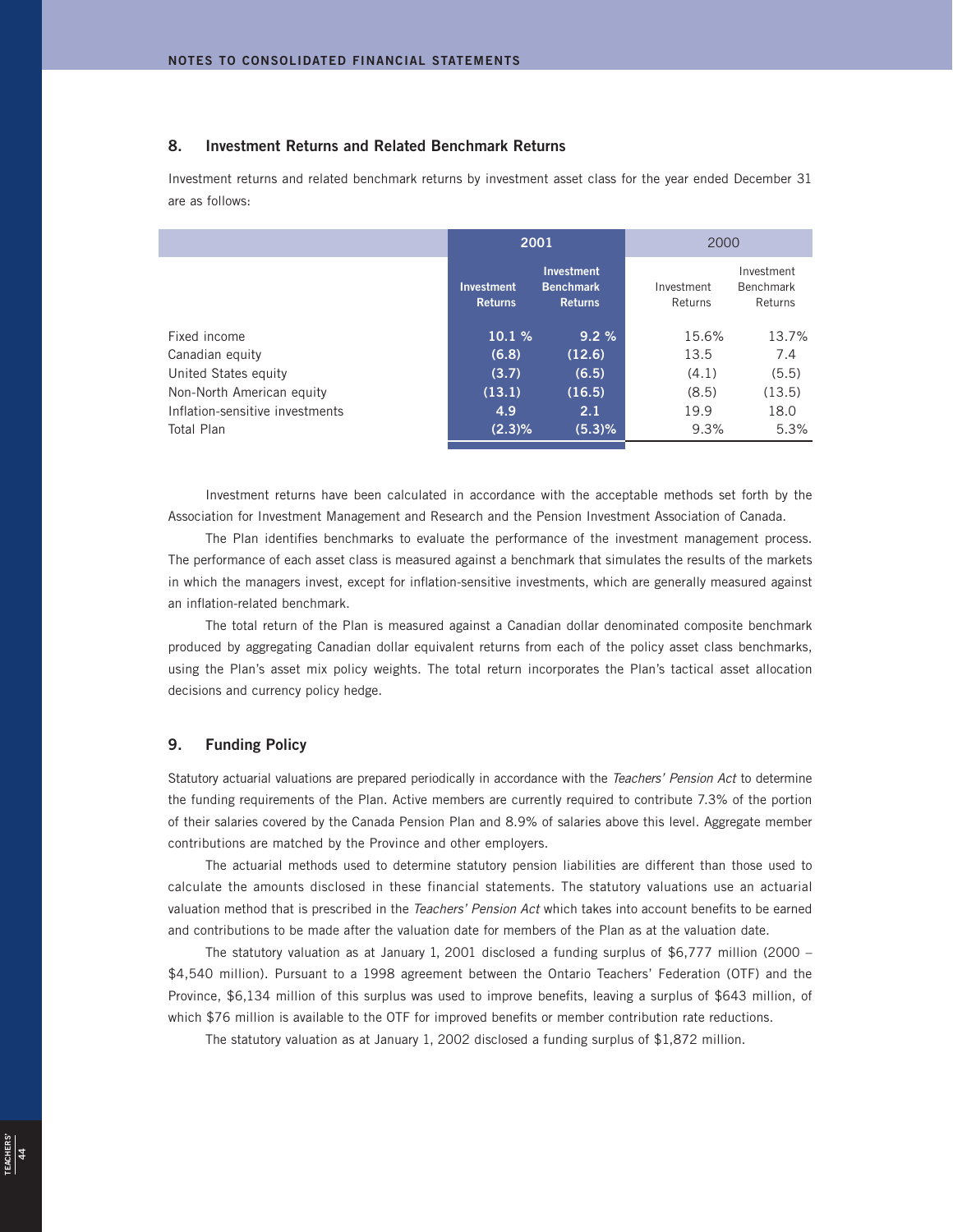## **1 0 . Contributions**

| (\$ millions)                      | 2001      | 2000      |
|------------------------------------|-----------|-----------|
| <b>Members</b>                     |           |           |
| Current service                    | \$<br>613 | \$<br>604 |
| Optional credit                    | 15        | 11        |
|                                    | 628       | 615       |
| <b>Province of Ontario</b>         |           |           |
| Current service                    | 608       | 601       |
| Interest                           | 47        | 42        |
| Optional credit                    | 10        | 5         |
|                                    | 665       | 648       |
| Other employers                    | 10        | 9         |
| Transfers from other pension plans | 9         | 9         |
|                                    | 19        | 18        |
|                                    | \$1,312   | \$1,281   |

## **1 1 . Benefits**

| $$$ millions)            | 2001    | 2000    |
|--------------------------|---------|---------|
| Retirement pensions      | \$2,468 | \$2,215 |
| Commuted value transfers | 412     | 164     |
| Death benefits           | 130     | 102     |
| Disability pensions      | 31      | 31      |
| Transfers to other plans | 23      | 11      |
| Refunds                  | 16      | 18      |
|                          | \$3,080 | \$2,541 |

## **1 2 . Administrative Expenses**

## **a) Investment expenses**

| (\$ millions)                                                                          | 2001                  | 2000                  |
|----------------------------------------------------------------------------------------|-----------------------|-----------------------|
| Salaries and benefits<br>External investment management fees<br>Premises and equipment | \$49.7<br>43.8<br>8.1 | \$40.5<br>34.3<br>6.6 |
| Custodial fees<br>Professional and consulting services                                 | 6.3<br>5.6            | 6.6<br>5.0            |
| Information services<br>Communication and travel                                       | 5.0<br>2.7<br>0.5     | 3.7<br>2.1<br>0.3     |
| Statutory audit fees<br>Other                                                          | 1.1                   | 1.0                   |
|                                                                                        | \$122.8               | \$100.1               |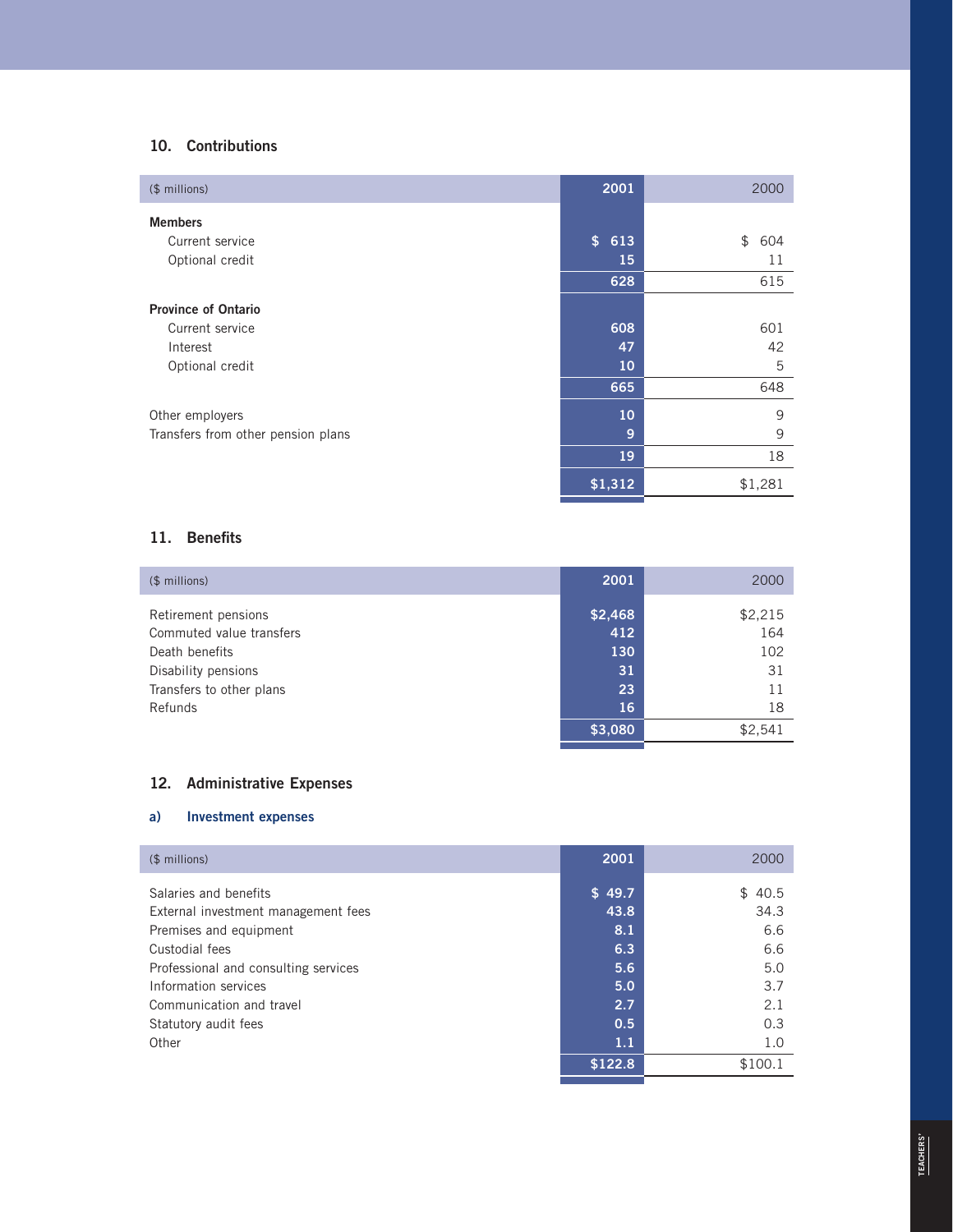## **b) Member Service expenses**

| $$$ millions)                        | 2001             | 2000   |
|--------------------------------------|------------------|--------|
| Salaries and benefits                | \$23.0           | \$20.9 |
| Premises and equipment               | 7.1              | 6.2    |
| Professional and consulting services | 1.9              | 2.4    |
| Communication and travel             | 1.9 <sub>2</sub> | 2.1    |
| Board and committee remuneration     | 0.3              | 0.2    |
| Statutory audit fees                 | 0.2              | 0.2    |
| Other                                | 0.7              | 0.7    |
|                                      | \$35.1           | \$32.7 |

### **c) Executive compensation**

The compensation table presents full disclosure of base salary, annual bonus, long-term incentives and other compensation earned in 2001, 2000, and 1999 by the Chief Executive Officer and the four other most highly compensated executives.

| Name and<br><b>Principal Position</b> | Year | <b>Base</b><br><b>Salary</b> | <b>Annual</b><br>Bonus <sup>1</sup> | Long-term<br>Incentive Plan <sup>2</sup> Life Insurance | <b>Group Term</b> | <b>Other</b><br><b>Compensation</b> |
|---------------------------------------|------|------------------------------|-------------------------------------|---------------------------------------------------------|-------------------|-------------------------------------|
| <b>Claude Lamoureux</b>               | 2001 | \$410,769                    | \$543,400                           | \$957,400                                               | \$1,017           | $$9,600^3$                          |
| President and CEO                     | 2000 | 389,169                      | 504,500                             | 790,100                                                 | 1,119             | 9,600                               |
|                                       | 1999 | 357,637                      | 196,100                             | 131,900                                                 | 1,033             | 9,600                               |
| <b>Robert Bertram</b>                 | 2001 | \$316,538                    | \$554,600                           | \$876,200                                               | \$<br>784         | \$14,1254                           |
| Executive VP                          | 2000 | 302,800                      | 404,000                             | 627,000                                                 | 870               | 13,962                              |
| Investments                           | 1999 | 276,309                      | 102,600                             | 101,800                                                 | 798               | 13,343                              |
| <b>Neil Petroff</b>                   | 2001 | \$214.846                    | \$419,600                           | \$629,400                                               | 532<br>\$         |                                     |
| Sr. VP, Int'l Equity                  | 2000 | 196,130                      | 338,500                             | 451,900                                                 | 561               |                                     |
| Indices, Fixed Income                 | 1999 | 175,444                      | 202,800                             | 51,400                                                  | 507               |                                     |
| Leo de Bever                          | 2001 | \$215,308                    | \$425,100                           | \$560,300                                               | \$<br>533         |                                     |
| Sr. VP, Research                      | 2000 | 193,523                      | 280,900                             | 318,300                                                 | 553               |                                     |
| & Economics                           | 1999 | 167,922                      | 86,700                              | 51,000                                                  | 485               | 3,275 <sup>5</sup>                  |
| <b>Morgan McCague</b>                 | 2001 | \$206.154                    | \$391,000                           | \$565,000                                               | \$<br>510         | 4,0005<br>\$                        |
| Sr. VP. Quantitative                  | 2000 | 186,384                      | 323,800                             | 460,000                                                 | 533               |                                     |
| Investments                           | 1999 | 164,863                      | 188,000                             | 53,200                                                  | 476               | 3,218                               |

**<sup>1</sup>** Bonuses for investment professionals are based on a combination of total fund, asset class, and individual performance, measured in dollars of value added above benchmarks. Performance versus benchmark is measured over four annual performance periods.

Bonuses for other executive staff are based on achievement of annual corporate and divisional objectives.

**<sup>2</sup>** The investment long-term incentive program was restructured in 1999 following a review of competitive market practices. The program continues to be based on four-year performance periods. Initial grants are adjusted by the four-year total fund rate of return and by a performance modifier, based on total fund dollar value added over a composite benchmark.

**<sup>3</sup>** Automobile allowance.

**<sup>4</sup>** Includes an automobile allowance of \$8,000 per annum plus unused vacation cashout.

**<sup>5</sup>** Unused vacation cashout.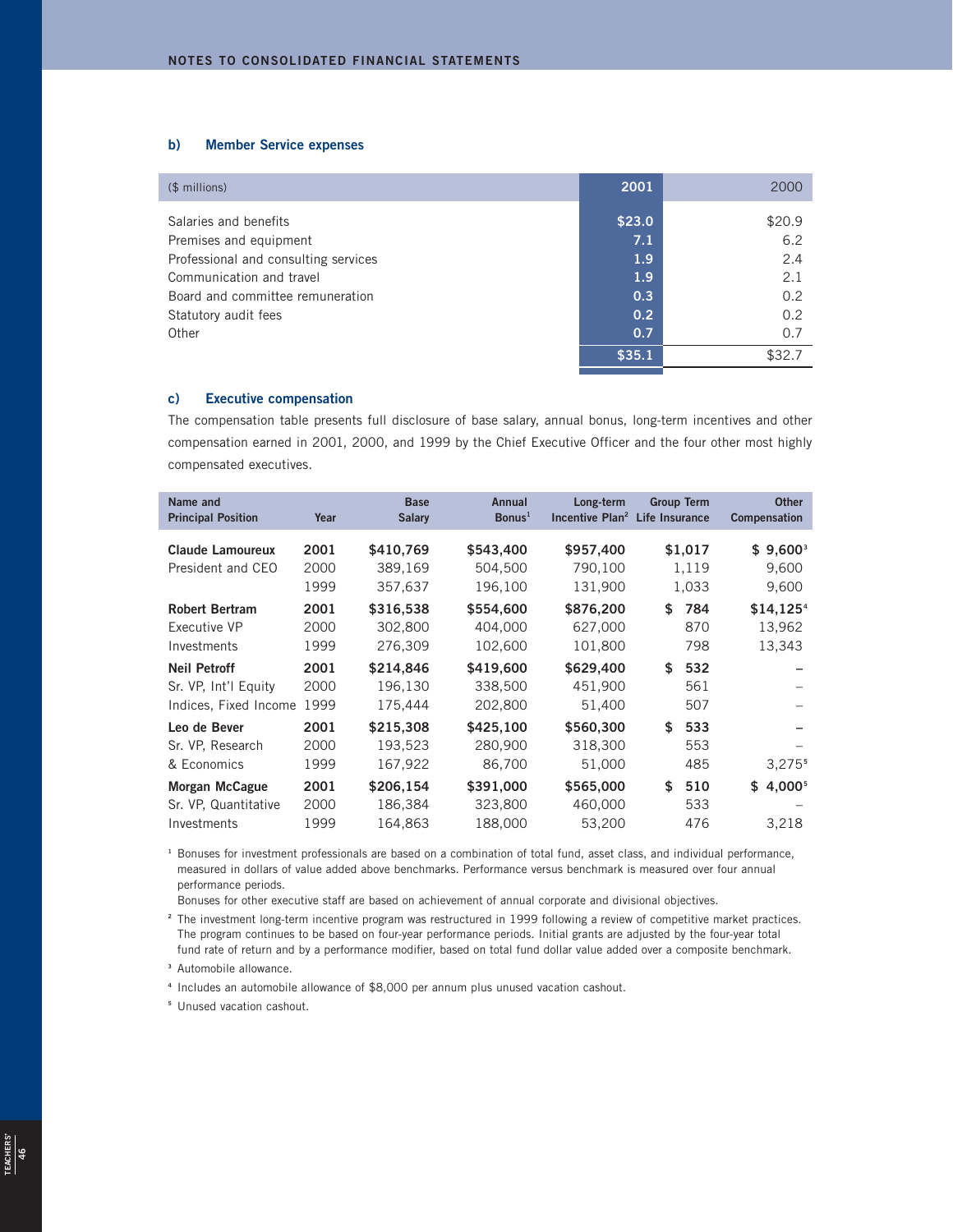## **13. Retirement Compensation Arrangement**

The Retirement Compensation Arrangement (RCA) was established pursuant to an agreement between the Province of Ontario and the Ontario Teachers' Federation (the co-sponsors) to provide to the members of the Plan certain benefits that would have been provided under the Registered Pension Plan, but for amendments made to the Income Tax Act (Canada) and its Regulations that restrict benefits that may be provided under a registered plan for periods of service after 1991 and for certain periods before 1992 that are credited after 1991.

The RCA is administered under a trust separate from the assets of the Registered Pension Plan. The Board has been appointed by the co-sponsors to act as the trustee of the RCA.

Because the RCA is a separate trust, the net assets available for benefits and the value of accrued benefits and deficiency, referred to below, have not been included in the accompanying financial statements of the Registered Pension Plan.

The RCA is funded on a pay-as-you-go basis from a portion of the contributions made to the Board by teachers, the Province of Ontario and designated private schools and organizations. The portion is based on a rate determined periodically by the Board's independent actuary in a manner that is expected to be sufficient to pay the benefits over the next 12 months. Due to the funding policy adopted by the co-sponsors, the assets will continue to be substantially less than the liabilities.

In addition, since it is difficult to predict the benefits expected to be paid over the next 12 months, it is possible that the assets may be insufficient to pay the benefits. In such a case, the payment of benefits will be temporarily suspended and contributions raised in order to fund the payments that are due under the RCA.

A summary of the financial statements for the RCA as at December 31 is as follows:

| (\$ thousands)                                                                         | 2001                   | 2000        |
|----------------------------------------------------------------------------------------|------------------------|-------------|
| STATEMENT OF NET ASSETS AVAILABLE FOR BENEFITS<br>AND ACCRUED BENEFITS AND DEFICIENCY: |                        |             |
| Net assets available for benefits                                                      |                        |             |
| Assets                                                                                 | \$<br>2,383            | \$<br>2,200 |
| Liabilities                                                                            | (320)                  | (408)       |
|                                                                                        | 2,063<br>\$            | \$<br>1,792 |
| Accrued benefits and deficiency                                                        |                        |             |
| Accrued benefits                                                                       | \$361,480              | \$305,900   |
| Deficiency                                                                             | (359, 417)             | (304, 108)  |
|                                                                                        | 2,063<br>\$            | \$<br>1,792 |
| STATEMENT OF CHANGES IN NET ASSETS<br><b>AVAILABLE FOR BENEFITS:</b>                   |                        |             |
| Contributions                                                                          | $\mathsf{\$}$<br>1,363 | \$<br>1,109 |
| Investment (loss)/income                                                               | (11)                   | 17          |
|                                                                                        | 1,352                  | 1,126       |
| Benefits paid                                                                          | 1,021                  | 709         |
| <b>Expenses</b>                                                                        | 60                     | 41          |
|                                                                                        | 1,081                  | 750         |
| Increase in net assets                                                                 | 271<br>\$              | \$<br>376   |
|                                                                                        |                        |             |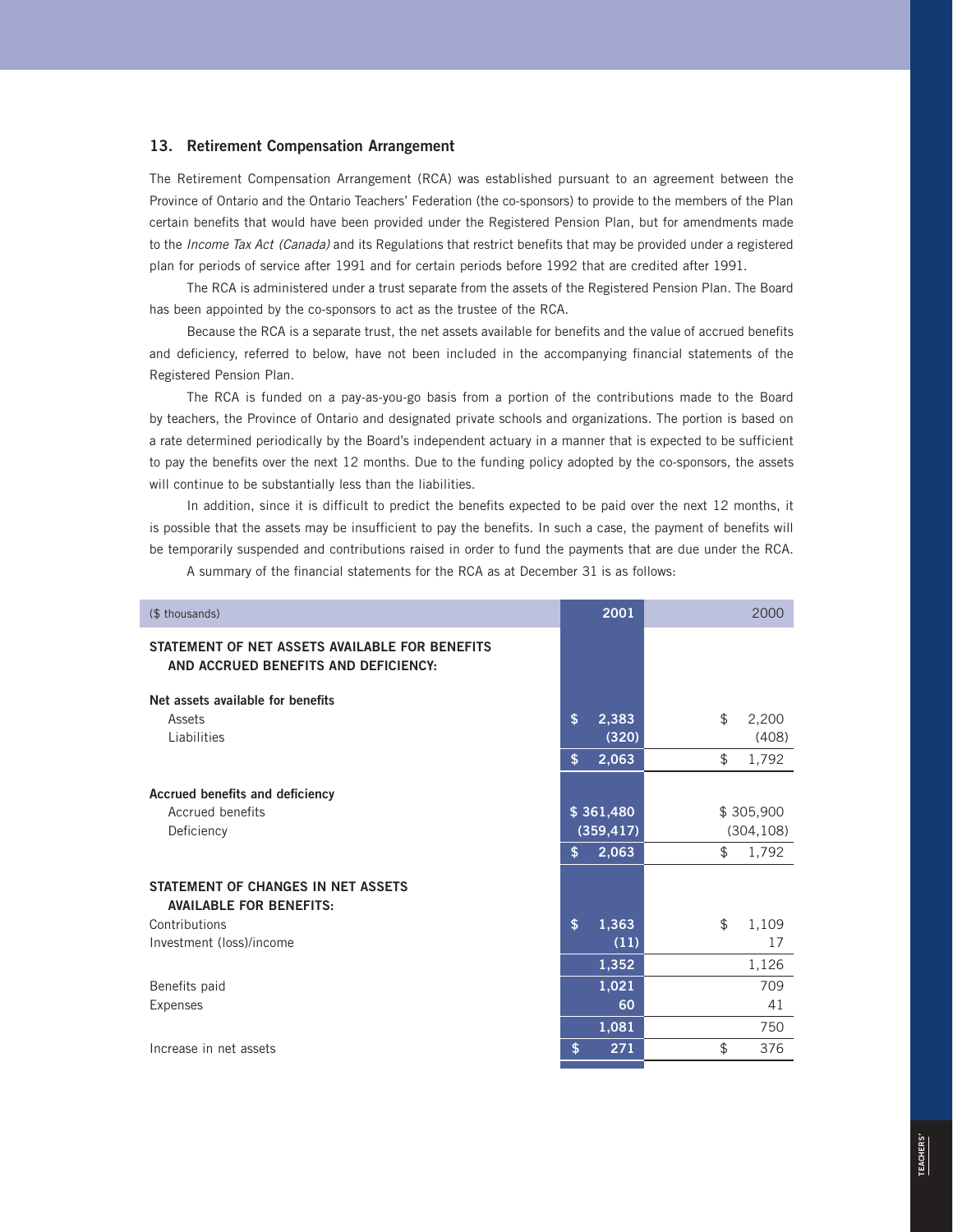The actuarial assumptions used in determining the value of accrued benefits are consistent with the assumptions used in the Plan except that the assumed discount rate has been adjusted to reflect the impact of the 50% refundable tax under the RCA.

The estimate of the value of accrued benefits is highly sensitive to salary increases, both actual and assumed. Any changes to the salary assumptions will have a significant impact on the liabilities for future benefits. In addition, significant uncertainty exists in projecting the liabilities of the RCA due to changes in the number of future participants as well as changes to the income tax regulations relating to pensions.

## **14. Commitments**

The Plan has committed to enter into investment transactions, which may be funded over the next several years in accordance with the terms and conditions agreed to. As at December 31, 2001, these potential commitments totalled \$5,018 million (2000 – \$2,824 million).

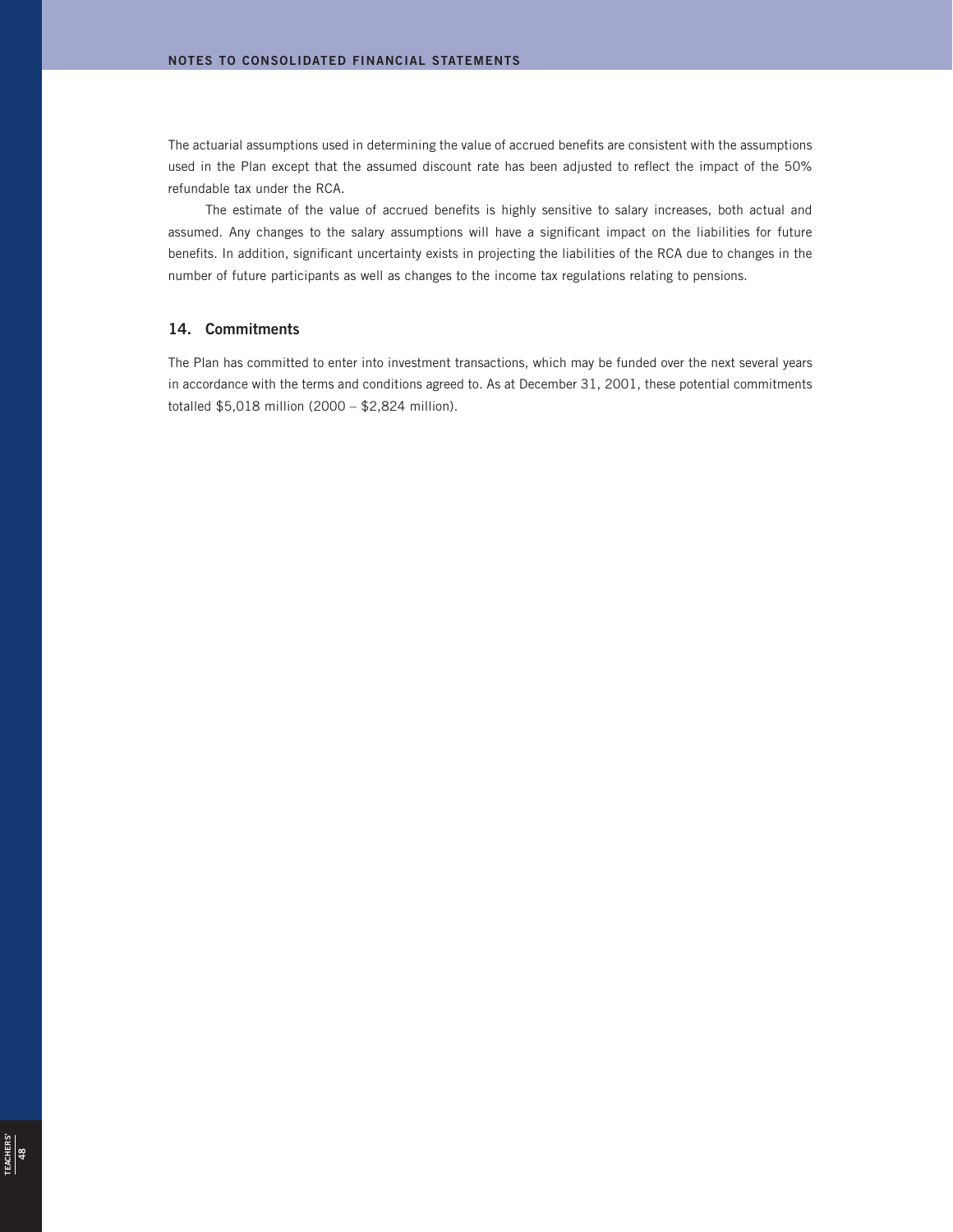## **Fixed Income**

as at December 31, 2001

| (\$ millions)                    | <b>Year of Maturity</b> | Coupon (%)<br><b>Fair Value</b> |             | Cost        |
|----------------------------------|-------------------------|---------------------------------|-------------|-------------|
| Government of Canada bonds       | 2002-2029               | 3.50-13.00                      | \$<br>7,126 | \$<br>7,075 |
| Canadian corporate bonds         | 2002-2049               | $0.00 - 12.50$                  | 3.615       | 3,572       |
| Commercial paper                 | 2002                    | 1.89-3.16                       | 1,460       | 1,458       |
| Canadian treasury bills          | 2002                    | 1.90-2.89                       | 483         | 479         |
| International corporate bonds    | 2002-2012               | $0.00 - 11.38$                  | 1.034       | 998         |
| United States treasury bonds     | 2003-2014               | $0.00 - 13.25$                  | (81)        | (80)        |
| International sovereign notes    | 2008-2013               | 1.10-8.00                       | 199         | 210         |
| Provincial bonds                 | 2003-2016               | 4.88-8.75                       | 765         | 753         |
| Term deposits                    | 2002                    | 2.06-2.69                       | 163         | 163         |
| Securities purchased under       |                         |                                 |             |             |
| agreements to resell             | 2002                    | $0.13 - 3.72$                   | 6,099       | 6,088       |
| Securities sold under agreements |                         |                                 |             |             |
| to repurchase                    | 2002                    | 1.79-3.90                       | (10, 847)   | (10, 816)   |
|                                  |                         |                                 |             |             |

## **Inflation-Sensitive Investments**

| $$$ millions)                        | <b>Year of Maturity</b> | Coupon (%)    | <b>Fair Value</b> | Cost    |
|--------------------------------------|-------------------------|---------------|-------------------|---------|
| Real return Canada bonds             |                         |               |                   |         |
| and residual strip coupons           | 2002-2031               | $0.00 - 4.25$ | \$2,716           | \$2,384 |
| Inflation-indexed notes              |                         |               |                   |         |
| Canada                               | 2026-2029               | 4.25-4.25     | 1,359             | 1,369   |
| U.S.                                 | 2026-2029               | 3.88-3.88     | 1,386             | 1,202   |
| Real-return Canada corporate bonds   | 2016-2039               | 5.29-5.33     | 737               | 595     |
| United States TIPS                   | 2028-2029               | 3.63-3.88     | 379               | 315     |
| Real-return Province of Quebec bonds | 2026-2026               | 4.50-4.50     | 287               | 264     |
| Index-linked mortgages               | 2018-2028               | 4.45-6.97     | 264               | 253     |

## **Province of Ontario Debentures**

| $$$ millions)<br><b>Maturity Date</b> | Coupon (%)  | <b>Fair Value</b> | Cost     |
|---------------------------------------|-------------|-------------------|----------|
|                                       | 9.54-14.40  |                   |          |
| 2001-2006                             |             | \$5,625           | \$4,675  |
| 2007-2012                             | 10.11-15.38 | 9.095             | 6,661    |
| Total debentures net of accrued       |             | 14,720            | 11,336   |
| Accrued Interest                      |             | 351               | 351      |
| Total                                 |             | \$15,071          | \$11,687 |
|                                       |             |                   |          |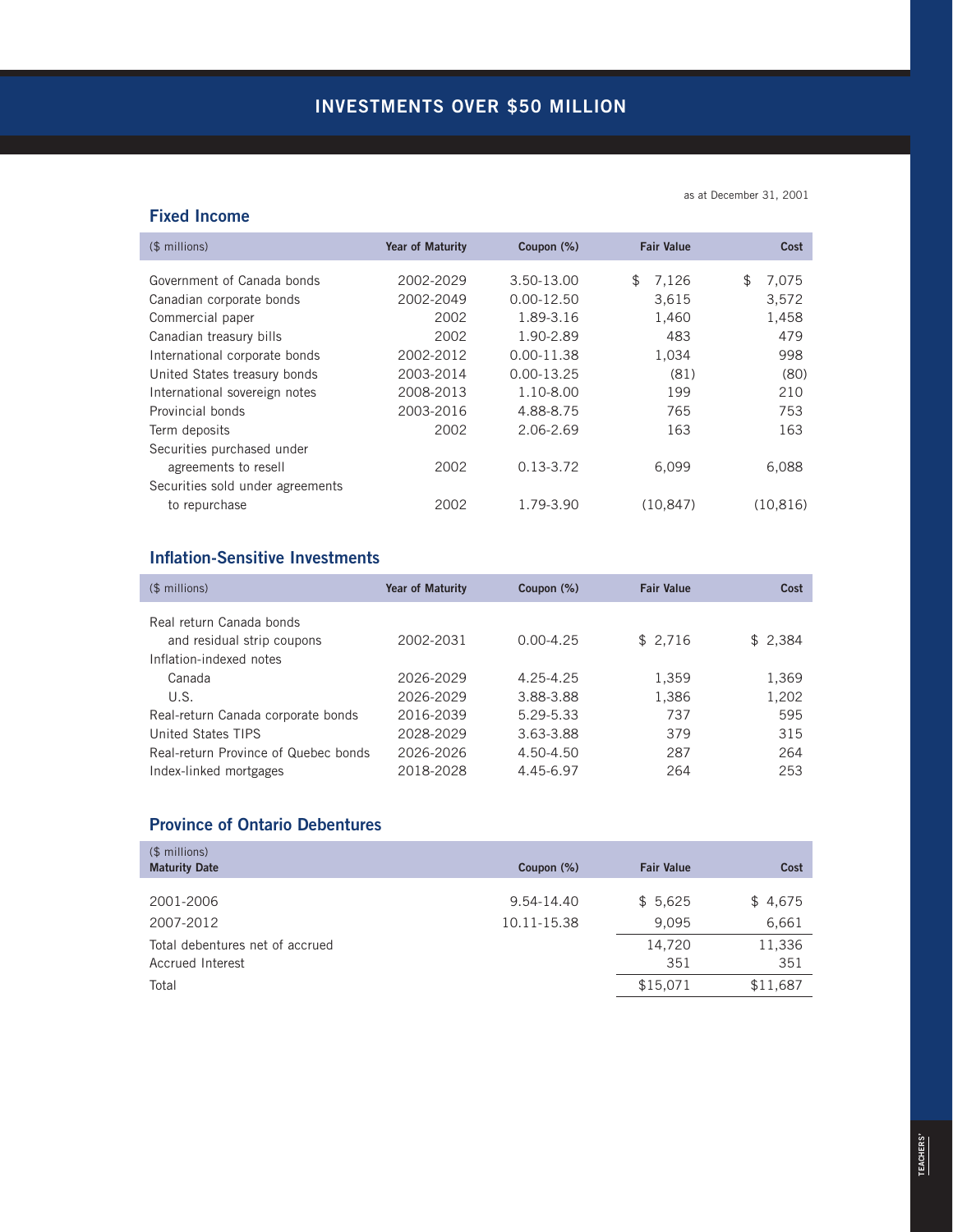# **INVESTMENTS OVER \$50 MILLION**

# **Corporate Shares** (millions) (millions)

| <b>Security Name</b>                       |      | Shares Fair Value \$ |
|--------------------------------------------|------|----------------------|
| Nexen Inc.                                 | 20.1 | \$625.7              |
| Royal Bank of Canada                       | 9.6  | 495.4                |
| Nortel Networks Corporation                | 41.5 | 493.6                |
| Maple Leaf Foods Inc.                      | 42.7 | 449.5                |
| Bank of Nova Scotia, The                   | 8.7  | 423.9                |
| Toronto-Dominion Bank, The                 | 10.1 | 415.3                |
| Shoppers Drug Mart Corporation             | 21.5 | 404.5                |
| Capital International Emerging             |      |                      |
| Countries Fund                             | 8.5  | 357.9                |
| AT&T Canada Inc.                           | 6.8  | 325.7                |
| Canadian Imperial Bank of Commerce         | 5.7  | 312.2                |
| Alcan Aluminium Limited                    | 5.3  | 305.4                |
| Manulife Financial Corporation             | 7.3  | 304.3                |
| MacDonald, Dettwiler and Associates Ltd.   | 10.1 | 279.6                |
| BCE Inc.                                   | 7.3  | 262.0                |
| <b>Bank of Montreal</b>                    | 7.2  | 257.1                |
| Sun Life Financial Services of Canada Inc. | 6.0  | 203.5                |
| Canadian National Railway Company          | 2.6  | 202.5                |
| WestJet Airlines Ltd.                      | 8.3  | 197.1                |
| Magna International Inc.                   | 1.8  | 177.0                |
| <b>Biovail Corporation</b>                 | 1.0  | 172.0                |
| <b>Barrick Gold Corporation</b>            | 6.7  | 169.9                |
| PanCanadian Energy Corporation             | 3.9  | 161.6                |
| TransCanada PipeLines Limited              | 7.9  | 156.0                |
| Suncor Energy Inc.                         | 2.6  | 138.9                |
| Clarica Life Insurance Co.                 | 2.5  | 131.6                |
| Petro-Canada                               | 3.3  | 130.9                |
| <b>Total Fina SA</b>                       | 0.6  | 124.9                |
| Talisman Energy Inc.                       | 2.0  | 122.2                |
| Thomson Corporation, The                   | 2.5  | 122.0                |
| Calpine Corporation                        | 4.5  | 120.2                |
| Celestica Inc.                             | 1.8  | 113.9                |
| Lloyds TSB Group PLC                       | 6.4  | 110.7                |
| Telefonica, S.A.                           | 4.0  | 110.7                |
| Telefonos de Mexico SA                     | 9.7  | 109.9                |
| Enbridge Inc.                              | 2.5  | 108.0                |
| Power Corporation of Canada                | 2.6  | 101.3                |
| ENI S.p.A.                                 | 4.9  | 97.5                 |
| Alberta Energy Company Ltd.                | 1.6  | 96.5                 |
| Westcoast Energy Inc.                      | 2.3  | 96.1                 |
| <b>Telus Corporation</b>                   | 3.9  | 95.1                 |
| Bombardier Inc.                            | 5.7  | 94.5                 |
| <b>HSBC Holdings</b>                       | 5.0  | 93.4                 |
| <b>BAE Systems PLC</b>                     | 13.0 | 93.0                 |
| Deutsche Bank AG                           | 0.8  | 89.8                 |
| Washington Mutual, Inc.                    | 1.7  | 87.2                 |
| Akzo Nobel N.V.                            | 1.2  | 87.1                 |
| Inco Limited                               | 3.1  | 86.6                 |

## as at December 31, 2001

| <b>Security Name</b>                                   |     | Shares Fair Value \$ |
|--------------------------------------------------------|-----|----------------------|
| <b>Bank One Corporation</b>                            | 1.4 | \$86.3               |
| Placer Dome Inc.                                       | 4.6 | 80.8                 |
| CP Railway Limited                                     | 2.5 | 80.3                 |
| Hitachi Ltd.                                           | 6.9 | 80.0                 |
| Shaw Communications Inc.                               | 2.4 | 79.3                 |
| The Zurich Financial Services Group                    | 0.2 | 78.0                 |
| Royal Bank of Scotland Group                           | 2.0 | 77.6                 |
| National Bank of Canada                                | 2.6 | 77.5                 |
| Cheung Kong (Holding) Ltd.                             | 4.6 | 76.6                 |
| Imperial Oil Limited                                   | 1.7 | 76.5                 |
| Power Financial Corporation                            | 2.0 | 75.4                 |
| Quebecor World Inc.                                    | 2.1 | 74.5                 |
| Swiss Reinsurance Company                              | 0.5 | 74.5                 |
| The Allstate Corporation                               | 1.4 | 74.4                 |
| Alcatel                                                | 2.7 | 73.7                 |
| <b>ABN Amro Holding NV</b>                             | 2.9 | 73.5                 |
| Abitibi-Consolidated Inc.                              | 6.2 | 72.7                 |
| CAE Inc.                                               | 6.2 | 72.0                 |
| CP Ships Limited                                       | 4.0 | 69.3                 |
| Canada Life Financial Corporation                      | 1.5 | 67.1                 |
| Ballard Power Systems Inc.                             | 1.4 | 66.2                 |
| ATI Technologies Inc.                                  | 3.3 | 65.9                 |
| Veba AG                                                | 0.8 | 65.9                 |
| Potash Corporation of                                  |     |                      |
| Saskatchewan Inc.                                      | 0.7 | 65.8                 |
| <b>SPX Corporation</b>                                 | 0.3 | 65.4                 |
| Shell Transport & Trading Company                      | 6.0 | 65.2                 |
| Koninklijke Philips Electronics N.V.                   | 1.4 | 64.9                 |
| Australia & New Zealand Banking                        |     |                      |
| Group Limited                                          | 4.5 | 64.8                 |
| <b>Brascan Corporation</b>                             | 2.2 | 63.9                 |
| Canadian Natural Resources Limited                     | 1.7 | 63.8                 |
| Rogers Communications Inc.                             | 2.3 | 61.5                 |
| <b>Samsung Electronics</b>                             | 0.2 | 59.6                 |
| Matsushita Electric Works, Ltd.                        | 2.9 | 59.6                 |
| Verizon Communications Inc.<br>SBC Communications Inc. | 0.8 | 59.3                 |
|                                                        | 0.9 | 58.8                 |
| Raytheon Company                                       | 1.1 | 55.8                 |
| BP p.l.c.                                              | 1.9 | 54.3                 |
| Great-West Lifeco Inc.                                 | 1.6 | 53.6                 |
| TrizecHahn Corporation                                 | 2.1 | 53.5                 |
| Lindsay Manufacturing Co.                              | 1.7 | 53.5                 |
| Baker Hughes Incorporated                              | 0.9 | 52.4                 |
| Microsoft Corporation                                  | 0.5 | 52.3                 |
| Investors Group Inc.                                   | 2.0 | 51.8                 |
| Loblaw Companies Limited                               | 1.0 | 51.5                 |
| <b>Exelon Corporation</b>                              | 0.7 | 51.3                 |
| Banco Bilbao Vizcaya Argentaria S.A.                   | 2.6 | 51.3                 |

Note: For assets over \$20 million, please see our Web site at **www.otpp.com**

## **Convertible and Exchangeable Debentures** (millions) (millions)

| <b>Security Name</b>        |                          | <b>Par Value</b> | Fair Value \$ |
|-----------------------------|--------------------------|------------------|---------------|
| Power Financial Corporation | 8% Due April 30, 2014    | \$171.0          | \$243.9       |
| PDFB Investments Inc.       | 3.25% Due March 12, 2018 | 65.1             | 182.0         |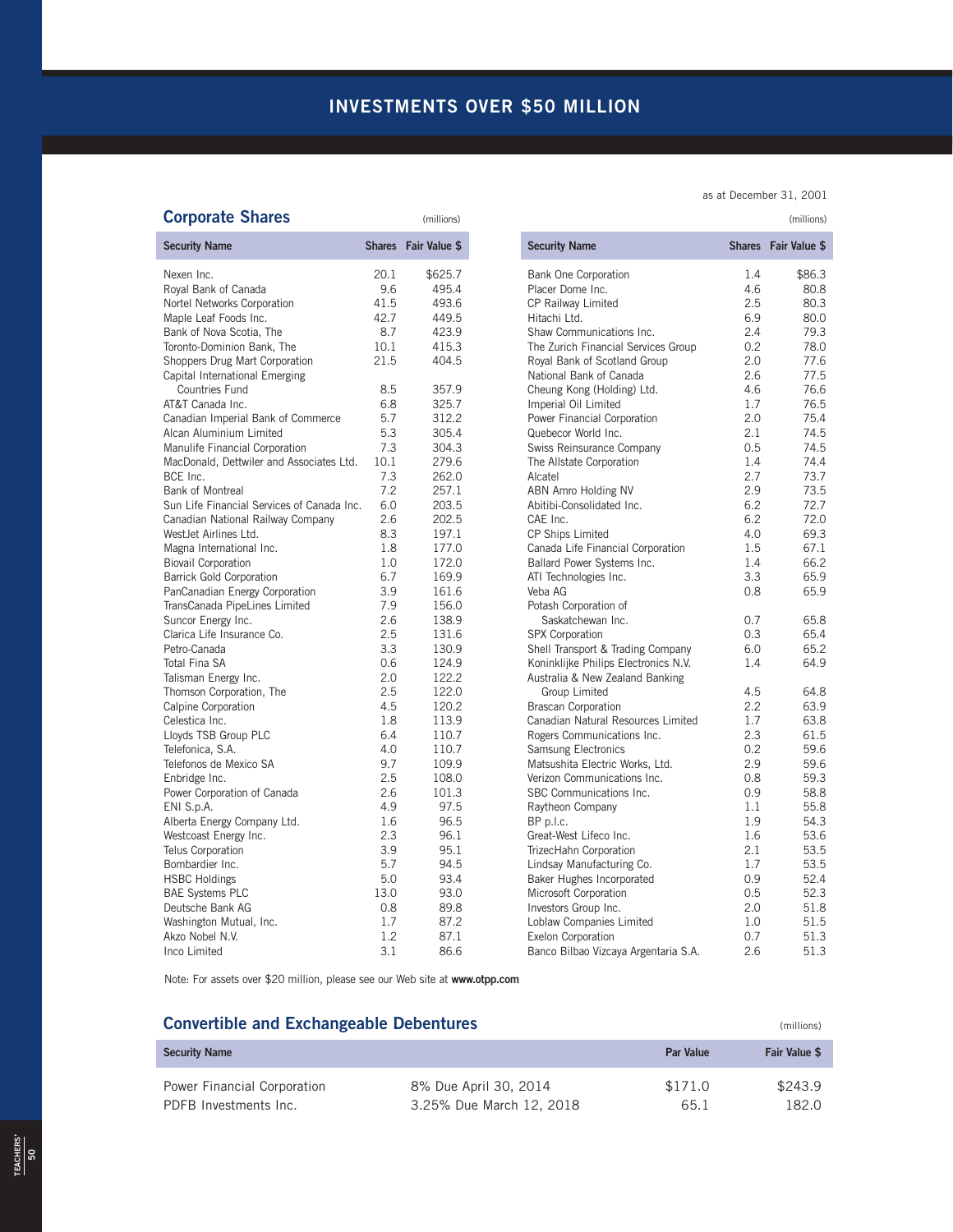## **Real Estate Portfolio**

|                                           | <b>Total Square</b> | <b>Effective %</b> |
|-------------------------------------------|---------------------|--------------------|
| Property                                  | Footage             | <b>Ownership</b>   |
|                                           | (in thousands)      |                    |
| <b>Canadian Regional Shopping Centres</b> |                     |                    |
| Aberdeen Mall, Kamloops                   | 459                 | 100%               |
| Cataraqui Town Centre, Kingston           | 581                 | 50%                |
| Champlain Place, Dieppe                   | 732                 | 100%               |
| Chinook Centre, Calgary                   | 1,218               | 100%               |
| Cornwall Centre, Regina                   | 499                 | 100%               |
| Don Mills Shopping Centre, Toronto        | 420                 | 100%               |
| Eastgate Square, Hamilton                 | 613                 | 100%               |
| Erin Mills Town Centre, Mississauga       | 781                 | 50%                |
| Fairview Mall, Toronto                    | 879                 | 50%                |
| Fairview Park Mall, Kitchener             | 745                 | 100%               |
| Fairview Pointe Claire, Montreal          | 1,036               | 50%                |
| Georgian Mall, Barrie                     | 533                 | 100%               |
| Hillcrest Mall, Richmond Hill             | 581                 | 100%               |
| Intercity Shopping Centre, Thunder Bay    | 454                 | 100%               |
| Le Carrefour Laval, Montreal              | 1,021               | 100%               |
| Les Galeries D'Anjou, Montreal            | 1,013               | 50%                |
| Les Promenades St. Bruno, Montreal        | 1,088               | 100%               |
| Lime Ridge Mall, Hamilton                 | 786                 | 100%               |
| Market Mall, Calgary                      | 723                 | 50%                |
| Markville Shopping Centre, Markham        | 898                 | 100%               |
| Masonville Place, London                  | 684                 | 100%               |
| McAllister Place, St. John                | 471                 | 100%               |
| Midtown Plaza / Village, Saskatoon        | 660                 | 100%               |
| New Sudbury Centre, Sudbury               | 497                 | 100%               |
| Pacific Centre, Vancouver                 | 1,348               | 100%               |
| Polo Park Mall, Winnipeg                  | 1,200               | 100%               |
| Regent Mall, Fredericton                  | 470                 | 100%               |
| Richmond Centre, Richmond                 | 488                 | 100%               |
| Rideau Centre, Ottawa                     | 693                 | 31%                |
| Sherway Gardens, Toronto                  | 979                 | 100%               |
| Southland Mall, Regina                    | 423                 | 100%               |
| The Promenade, Toronto                    | 687                 | 50%                |
| Toronto Eaton Centre, Toronto             | 1,620               | 100%               |
| Victoria Eaton Centre, Victoria           | 410                 | 100%               |
| Woodbine Centre, Toronto                  | 682                 | 60%                |

## **Private Companies and Partnerships**

Absolute Return Fund Ltd. Active Value Capital, L.P. Baillie Gifford Emerging Markets Fund BC European Capital VI BC European Capital VII DLJ Merchant Banking Partners II, L.P. Friedrich Grohe AG Heartland Industrial Partners, L.P. Hermes U.K. Focus Fund III, L.P. Hicks, Muse, Tate & Furst Latin America Fund, L.P. Luscar Energy Partnership Magnatrax Corp. Maple Leaf Sports & Entertainment

as at December 31, 2001

| <b>Property</b>                                                         | <b>Total Square Effective %</b><br>Footage | Ownership |
|-------------------------------------------------------------------------|--------------------------------------------|-----------|
|                                                                         | (in thousands)                             |           |
| <b>Canadian Office Properties</b><br>1 Queen Street East and            |                                            |           |
| 20 Richmond Street East, Toronto                                        | 503                                        | 50%       |
| 77 Bloor Street West, Toronto                                           | 383                                        | 90%       |
| Granville Square, Vancouver<br>Pacific Centre Office Complex,           | 410                                        | 100%      |
| Vancouver                                                               | 1,537                                      | 100%      |
| Shell Centre, Calgary<br>Toronto-Dominion Centre Office                 | 683                                        | 50%       |
| Complex, Toronto<br>Toronto Eaton Centre Office                         | 4,449                                      | 100%      |
| Complex. Toronto                                                        | 1,898                                      | 100%      |
| Waterfront Centre, Vancouver                                            | 409                                        | 100%      |
| Yonge Corporate Centre, Toronto                                         | 661                                        | 50%       |
| <b>U.S. Regional Shopping Centres</b><br>Broward Mall, Fort Lauderdale, |                                            |           |
| Florida                                                                 | 1,000                                      | 100%      |
| Dover Mall, Dover, Delaware<br>Galleria at White Plains.                | 835                                        | 100%      |
| White Plains, New York<br>Golden East Crossing, Rocky Mount,            | 885                                        | 100%      |
| North Carolina                                                          | 584                                        | 100%      |
| Gwinnett Place, Duluth, Georgia                                         | 1.278                                      | 33%       |
| Kitsap Mall, Silverdale, Washington                                     | 715                                        | 49%       |
| Lakewood Center, Lakewood, California                                   | 1,934                                      | 49%       |
| Los Cerritos Center, Cerritos, California                               | 1,302                                      | 49%       |
| Northpark Mall, Ridgeland, Mississippi<br>Redmond Town Center,          | 959                                        | 100%      |
| Redmond, Washington                                                     | 1,119                                      | 49%       |
| Stonecrest Mall, Atlanta, Georgia                                       | 1,300                                      | 33%       |
| Stonewood Center, Downey, California                                    | 929                                        | 49%       |
| The Esplanade, Kenner, Louisiana                                        | 911                                        | 100%      |
| Town Center at Cobb, Kennesaw, Georgia                                  | 1,273                                      | 33%       |
| Washington Square, Tigard, Oregon                                       | 1,239                                      | 49%       |

Maple Partners Financial Group Morgan Stanley Real Estate Fund III International L.P. Paragon Trade Brands, Inc. PI Long Short Equity Hedged Fund, Ltd. Providence Equity Partners Fund III, L.P. RH 2, L.P. Sanitec Corporation Schroder Asian Properties L.P. The Macerich Company Tiedemann Select Corporate Arbitrage Fund Trimac Corporation Wellspring Capital Partners II, L.P.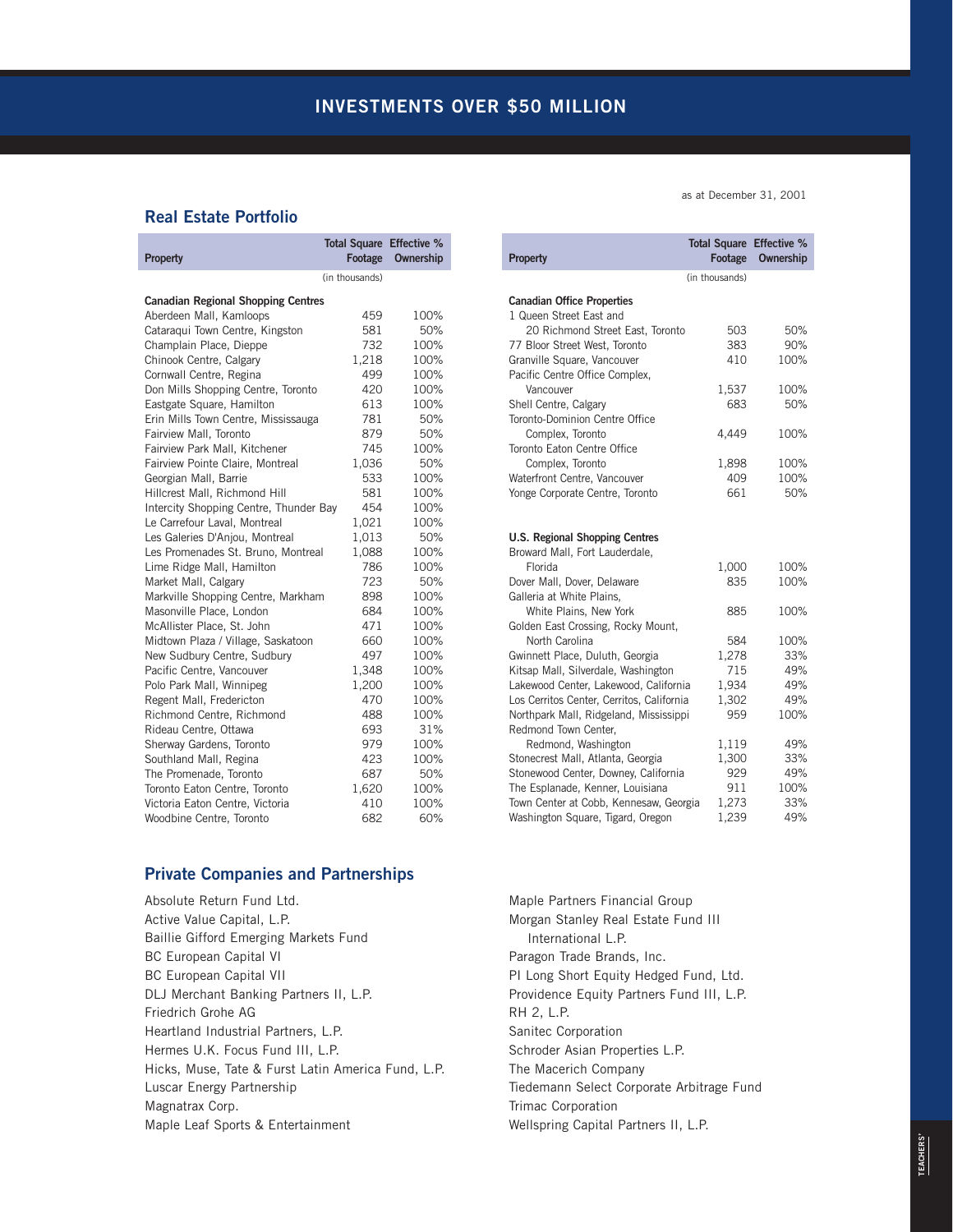# **ELEVEN-YEAR REVIEW**

for the year ended December 31

|                                          | 2001         | 2000              | 1999              | 1998         | 1997                     | 1996                     | 1995                     | 1994                     | 1993                     | 1992              | 1991         |
|------------------------------------------|--------------|-------------------|-------------------|--------------|--------------------------|--------------------------|--------------------------|--------------------------|--------------------------|-------------------|--------------|
| PERFORMANCE (%)                          |              |                   |                   |              |                          |                          |                          |                          |                          |                   |              |
| Rate of return                           | (2.3)        | 9.3               | 17.4              | 9.9          | 15.6                     | 19.0                     | 16.9                     | 1.7                      | 21.7                     | 8.9               | 19.6         |
| <b>Benchmark</b>                         | (5.3)        | 5.3               | 17.6              | 11.9         | 15.6                     | 18.1                     | 17.2                     | (0.3)                    | 20.5                     | 8.0               | 15.4         |
| Long-term goal                           |              |                   |                   |              |                          |                          |                          |                          |                          |                   |              |
| (4.5% plus inflation)                    | 5.2          | 7.7               | 7.1               | 5.5          | 5.2                      | 6.7                      | 6.2                      | 4.7                      | 6.2                      | 6.6               | 8.3          |
|                                          |              |                   |                   |              |                          |                          |                          |                          |                          |                   |              |
| (\$ billions)<br><b>CHANGE IN ASSETS</b> |              |                   |                   |              |                          |                          |                          |                          |                          |                   |              |
| Income                                   |              |                   |                   |              |                          |                          |                          |                          |                          |                   |              |
| Investment income                        | \$(1.74)     | 6.21              | 10.12             | 5.14         | 7.25                     | 7.44                     | 5.66                     | 0.53                     | 5.91                     | 2.15              | 3.84         |
| Contributions                            |              |                   |                   |              |                          |                          |                          |                          |                          |                   |              |
| Members/transfers                        | 0.64         | 0.62              | 0.63              | 0.61         | 0.59                     | 0.62                     | 0.64                     | 0.73                     | 0.69                     | 0.71              | 0.65         |
| Province of Ontario                      | 0.68         | 0.66              | 0.66              | 0.65         | 0.65                     | 0.67                     | 0.67                     | 0.70                     | 0.71                     | 0.74              | 0.66         |
| - special payments                       | $\equiv$     | $\qquad \qquad -$ | 0.13              | 0.49         | 0.46                     | 0.15                     | $\equiv$                 | $\overline{\phantom{0}}$ | $\overline{\phantom{0}}$ | 0.44              | 0.27         |
| <b>Total Income</b>                      | (0.42)       | 7.49              | 11.54             | 6.89         | 8.95                     | 8.88                     | 6.97                     | 1.96                     | 7.31                     | 4.04              | 5.42         |
|                                          |              |                   |                   |              |                          |                          |                          |                          |                          |                   |              |
| <b>Expenditures</b>                      |              |                   |                   |              |                          |                          |                          |                          |                          |                   |              |
| Benefits paid<br>Investment expenses     | 3.08<br>0.12 | 2.54<br>0.10      | 2.28<br>0.09      | 2.10<br>0.07 | 1.80<br>0.06             | 1.52<br>0.04             | 1.26<br>0.03             | 1.13<br>0.03             | 1.00<br>0.02             | 0.92<br>0.01      | 0.83<br>0.01 |
| Member service expenses                  | 0.04         | 0.03              | 0.03              | 0.03         | 0.03                     | 0.03                     | 0.03                     | 0.03                     | 0.02                     | 0.02              | 0.02         |
| Distribution of gain                     |              | $\qquad \qquad -$ | $\qquad \qquad -$ |              | $\overline{\phantom{0}}$ | $\overline{\phantom{0}}$ | $\overline{\phantom{0}}$ | $\qquad \qquad -$        | 0.33                     | $\qquad \qquad -$ |              |
| <b>Total Expenditures</b>                | 3.24         | 2.67              | 2.40              | 2.20         | 1.89                     | 1.59                     | 1.32                     | 1.19                     | 1.37                     | 0.95              | 0.86         |
| (DECREASE) INCREASE                      |              |                   |                   |              |                          |                          |                          |                          |                          |                   |              |
| <b>IN NET ASSETS</b>                     | (3.66)       | 4.82              | 9.14              | 4.69         | 7.06                     | 7.29                     | 5.65                     | 0.77                     | 5.94                     | 3.09              | 4.56         |
|                                          |              |                   |                   |              |                          |                          |                          |                          |                          |                   |              |
| <b>NET ASSETS</b>                        |              |                   |                   |              |                          |                          |                          |                          |                          | as at December 31 |              |
| Investments                              |              |                   |                   |              |                          |                          |                          |                          |                          |                   |              |
| Fixed income                             | 11.42        | 13.32             | 17.30             | 11.48        | 10.28                    | 10.62                    | 12.51                    | 11.41                    | 17.57                    | 19.01             | 19.20        |
| Equities - Canadian                      | 17.06        | 17.74             | 19.89             | 17.61        | 19.43                    | 17.37                    | 12.22                    | 9.94                     | 7.51                     | 3.22              | 2.62         |
| - Foreign                                | 24.31        | 23.14             | 21.76             | 24.02        | 19.96                    | 16.01                    | 12.29                    | 10.71                    | 7.04                     | 3.25              | 1.80         |
| Inflation-sensitive<br>investments       |              |                   |                   |              |                          |                          |                          |                          |                          |                   |              |
| - Commodities                            | 1.09         | 2.10              | 1.09              | 0.40         | 0.13                     |                          |                          |                          |                          |                   |              |
| - Real Estate                            | 7.26         | 6.20              | 2.82              | 1.58         | 1.56                     | 1.27                     | 0.93                     | 0.69                     | 0.61                     | 0.45              | 0.18         |
| - Real-rate Products                     | 6.98         | 9.55              | 4.24              | 3.02         | 1.60                     | 1.07                     | 1.06                     | 0.65                     | 0.55                     | 0.46              | 0.02         |
| Net investments                          | 68.12        | 72.05             | 67.10             | 58.11        | 52.96                    | 46.34                    | 39.01                    | 33.40                    | 33.28                    | 26.39             | 23.82        |
| Receivable from                          |              |                   |                   |              |                          |                          |                          |                          |                          |                   |              |
| Province of Ontario                      | 1.28         | 1.25              | 1.25              | 1.23         | 1.26                     | 1.29                     | 1.31                     | 1.34                     | 1.36                     | 1.32              | 1.19         |
| <b>Other Assets</b>                      | 24.26        | 13.15             | 7.04              | 5.39         | 8.54                     | 3.29                     | 1.59                     | 0.62                     | 0.04                     | 0.07              | 0.01         |
| <b>Total Assets</b>                      | 93.66        | 86.45             | 75.39             | 64.73        | 62.76                    | 50.92                    | 41.91                    | 35.36                    | 34.68                    | 27.78             | 25.02        |
| Liabilities                              | (24.20)      | (13.33)           | (7.08)            | (5.56)       | (8.27)                   | (3.48)                   | (1.76)                   | (0.88)                   | (0.96)                   | (0.01)            | (0.31)       |
| Net assets                               | 69.46        | 73.12             | 68.31             | 59.17        | 54.49                    | 47.44                    | 40.15                    | 34.48                    | 33.72                    | 27.77             | 24.71        |
| Smoothing reserve                        | 2.97         | (4.34)            | (8.32)            | (4.79)       | (5.58)                   | (4.42)                   | (1.91)                   | (0.25)                   | (2.95)                   | (0.41)            | (0.88)       |
| Actuarial value of                       |              |                   |                   |              |                          |                          |                          |                          |                          |                   |              |
| net assets                               | 72.43        | 68.78             | 59.99             | 54.38        | 48.91                    | 43.02                    | 38.24                    | 34.23                    | 30.77                    | 27.36             | 23.83        |
| Accrued pension benefits                 | 65.43        | 58.56             | 52.11             | 48.64        | 44.46                    | 41.83                    | 38.74                    | 36.85                    | 34.00                    | 30.78             | 27.48        |
| Surplus (Deficiency)                     | \$7.00       | 10.22             | 7.88              | 5.74         | 4.45                     | 1.19                     | (0.50)                   | (2.62)                   | (3.23)                   | (3.42)            | (3.65)       |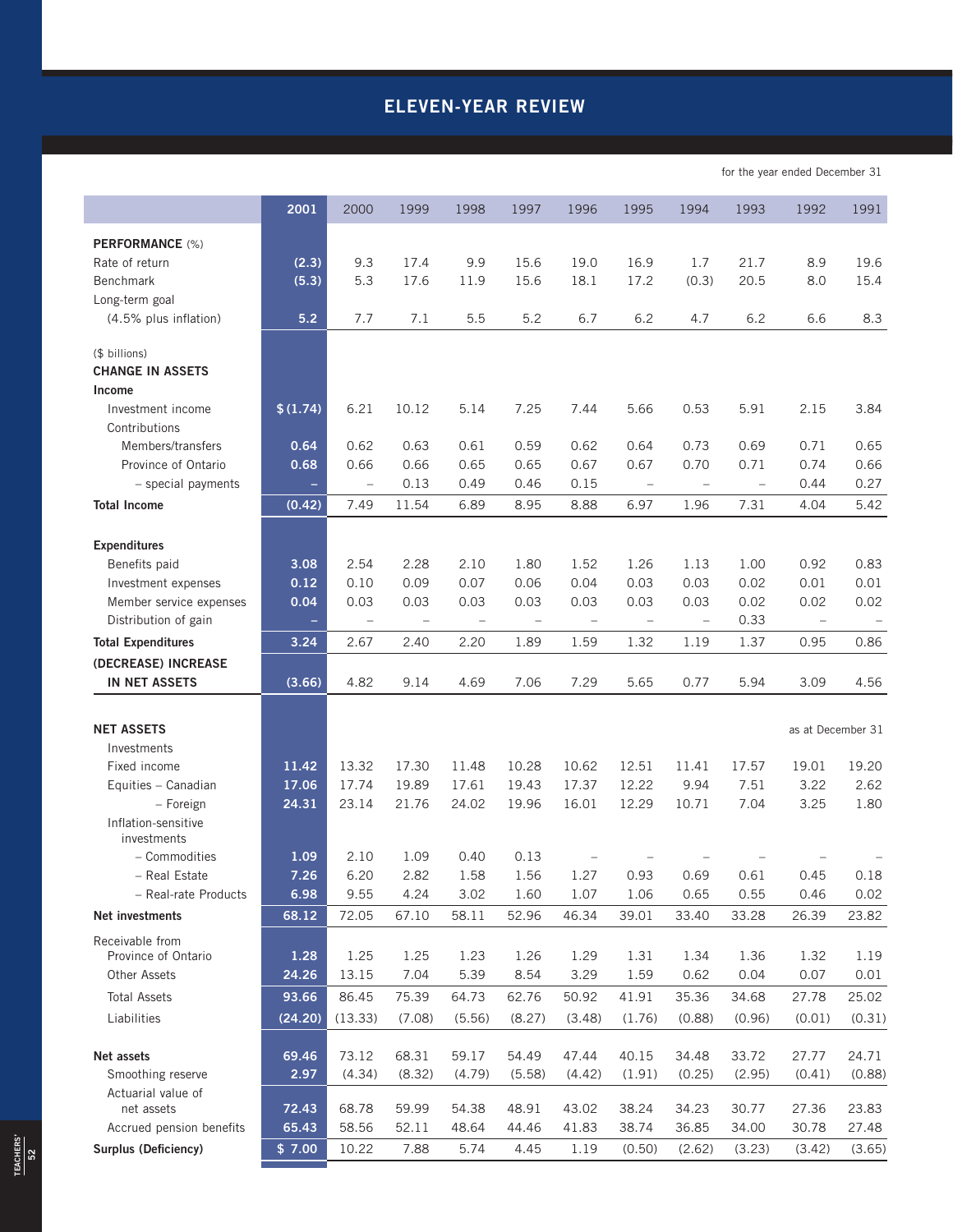## **Corporate Director y**

**President and Chief Executive Officer** Claude Lamoureux

**Investments** Robert Bertram, Executive Vice-President

**Active Equities** Brian Gibson, Senior Vice-President

**International Equity Indices, Fixed Income & Foreign Exchange** Neil Petroff, Senior Vice-President

Fixed Income Sean Rogister, Vice-President

International Equity Indices & Foreign Exchange Bruce Ford, Vice-President

**Merchant Banking**  Jim Leech, Senior Vice-President Mark MacDonald, Vice-President Dean Metcalf, Vice-President Lee Sienna, Vice-President

**Quantitative Investments** Morgan McCague, Senior Vice-President

Canadian Core Portfolios Marcus Dancer, Vice-President

**Research and Economics** Leo de Bever, Senior Vice-President

New Business Development Russ Bruch, Vice-President

Research & Risk Barbara Zvan, Vice-President

Tactical Asset Allocation & Real Return Assets Wayne Kozun, Vice-President

**Member Services** Allan Reesor, Executive Vice-President & Chief Information Officer

**Client Services** Rosemarie McClean, Vice-President

**MIS Member Services** Phil Nichols, Vice-President

**Finance** Andrew Jones, Vice-President

**Human Resources & Public Affairs** John Brennan, Vice-President

**Audit Services** Peter Maher, Vice-President

**Law** Roger Barton, Vice-President, General Counsel & Secretary

## **Real Estate Subsidiar y**

## **The Cadillac Fairview Corporation Limited**

**President & Chief Executive Officer** L. Peter Sharpe

**Investments** Andrea M. Stephen, Senior Vice-President

**Office and Retail Development** Michael P. Kitt, Executive Vice-President

Architecture and Design Rudy Adlaf, Senior Vice-President

Office Development John Sullivan, Senior Vice-President

Project Management David Handley, Senior Vice-President

**Portfolio Operations** Tony Grossi, Executive Vice-President

Eastern Canada Portfolio Norm Blouin, Senior Vice-President

Greater Toronto Area Portfolio Michael Whelan, Senior Vice-President

Ontario Portfolio Linda Gray, Senior Vice-President

U.S. Portfolio Alan Carlisle, Senior Vice-President

Western Portfolio Ron Wratschko, Senior Vice-President

**Finance and Taxation** Ian MacKellar, Executive Vice-President & Chief Financial Officer

**Legal**  Peter Barbetta, Executive Vice-President General Counsel & Secretary

**Business Innovation & Technology Services** Ronald E. Peddicord, Executive Vice-President Scot Adams, Senior Vice-President & Chief Technology Officer

**Human Resources** Grant Clark, Senior Vice-President

We welcome your comments and suggestions for this annual report, as well as other aspects of our communications program.

Please contact: Lee Fullerton Communications Manager T: 416-730-5347 e-mail: communications@otpp.com